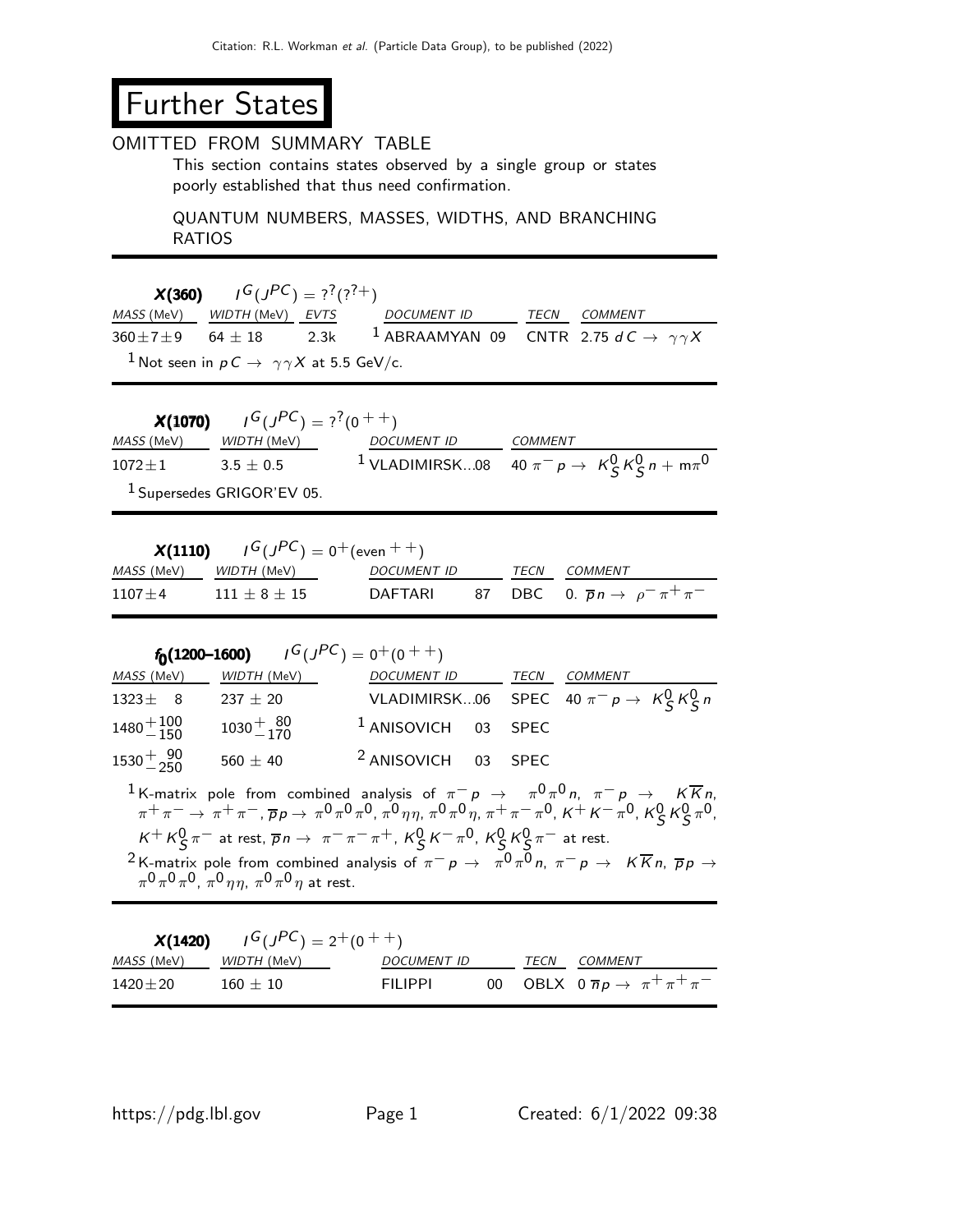|                                                            | <b>X(1545)</b> $I^G(J^{PC}) = ?^7(?^{++})$                    |                                                                                                                                                |                                                                                                                                               |
|------------------------------------------------------------|---------------------------------------------------------------|------------------------------------------------------------------------------------------------------------------------------------------------|-----------------------------------------------------------------------------------------------------------------------------------------------|
|                                                            | $6.0 \pm 2.5$                                                 |                                                                                                                                                | MASS (MeV) WIDTH (MeV) DOCUMENT ID COMMENT<br>1545±3 6.0 ± 2.5 1 VLADIMIRSK08 40 $\pi^- p \rightarrow K^0_S K^0_S n + m\pi^0$                 |
| <sup>1</sup> Supersedes VLADIMIRSKII 00.                   |                                                               |                                                                                                                                                |                                                                                                                                               |
|                                                            |                                                               |                                                                                                                                                |                                                                                                                                               |
|                                                            | <b>X(1575)</b> $I^G(J^{PC}) = ?^7(1^{--})$                    |                                                                                                                                                |                                                                                                                                               |
|                                                            |                                                               |                                                                                                                                                | $1576 + \frac{49+98}{-55-91}$ $818 + \frac{22+64}{-23-133}$ 1 ABLIKIM 06S BES $J/\psi \rightarrow K^+ K^- \pi^0$                              |
|                                                            |                                                               |                                                                                                                                                | $^1$ A broad peak observed at $K^+K^-$ invariant mass. Mass and width above are its pole                                                      |
| $0.6\frac{+2.7}{-3.6} \times 10^{-4}$ .                    |                                                               |                                                                                                                                                | position. The observed branching ratio is B $(J/\psi\to~X\pi^0)$ B $(X\to~K^+K^-)=(8.5\pm0.5)$                                                |
| $1$ Our estimate.                                          | <b>X(1600)</b> $I^G(J^{PC}) = 2^+(2^{++})$                    | MASS (MeV) WIDTH (MeV) DOCUMENT ID TECN COMMENT                                                                                                | 1600 $\pm$ 100 400 $\pm$ 200 <sup>1</sup> ALBRECHT 91F ARG 10.2 $e^+e^- \rightarrow e^+e^-2(\pi^+\pi^-)$                                      |
| MASS (MeV) WIDTH (MeV) EVTS<br>$<$ 50 $\,$<br>$1652 \pm 7$ | <b>X(1650)</b> $I^G(J^{PC}) = 0^-(?^7)$<br>100                |                                                                                                                                                | DOCUMENT ID TECN COMMENT<br>PROKOSHKIN 96 GAM2 32,38 $\pi p \rightarrow \omega \eta n$                                                        |
|                                                            | <b>a<sub>0</sub>(1700)</b> $I^G(J^{PC}) = 1^-(0^+)$           | MASS (MeV) WIDTH (MeV) DOCUMENT ID COMMENT<br>1704 $\pm$ 5 $\pm$ 2 110 $\pm$ 15 $\pm$ 11 LEES 21A $\eta_c$ (1S) $\rightarrow \pi^+ \pi^- \eta$ |                                                                                                                                               |
| MASS (MeV)                                                 | <b>X(1730)</b> $I^G(J^{PC}) = ?^7( ?^7+)$<br>WIDTH (MeV) EVTS | DOCUMENT ID                                                                                                                                    | TECN<br><b>COMMENT</b><br>1731.0 $\pm$ 1.2 $\pm$ 2.0 3.2 $\pm$ 0.8 $\pm$ 1.3 58 VLADIMIRSK07 SPEC 40 $\pi^- p \rightarrow$<br>$K_S^0 K_S^0 X$ |
|                                                            | <b>f<sub>2</sub>(1750)</b> $I^G(J^{PC}) = 0^+(2^{++})$        |                                                                                                                                                |                                                                                                                                               |
|                                                            |                                                               |                                                                                                                                                | MASS (MeV) WIDTH (MeV) EVTS DOCUMENT ID TECN COMMENT<br>1755±10 67 ± 12 870 1 SCHEGELSKY 06A RVUE $\gamma \gamma \rightarrow K_S^0 K_S^0$     |
|                                                            | $Γ(K\overline{K})$                                            |                                                                                                                                                |                                                                                                                                               |
| $\frac{\text{VALUE (MeV)}}{17+5}$                          |                                                               | $-\frac{EVTS}{870}$ $\frac{DOCUMENT ID}{2$ SCHEGELSKY 06A RVUE $\gamma\gamma \to K_S^0 K_S^0$                                                  |                                                                                                                                               |
| $17 + 5$                                                   |                                                               |                                                                                                                                                |                                                                                                                                               |
|                                                            | $\Gamma(\gamma\gamma)$                                        |                                                                                                                                                |                                                                                                                                               |
|                                                            |                                                               | $\frac{\text{VALUE (keV)}}{0.13 \pm 0.04}$ EVTS DOCUMENT ID TECN COMMENT<br>870 2 SCHEGELSKY 06A RVUE $\gamma \gamma \rightarrow K_S^0 K_S^0$  |                                                                                                                                               |
|                                                            |                                                               |                                                                                                                                                |                                                                                                                                               |
| https://pdg.lbl.gov                                        |                                                               | Page 2                                                                                                                                         | Created: $6/1/2022$ 09:38                                                                                                                     |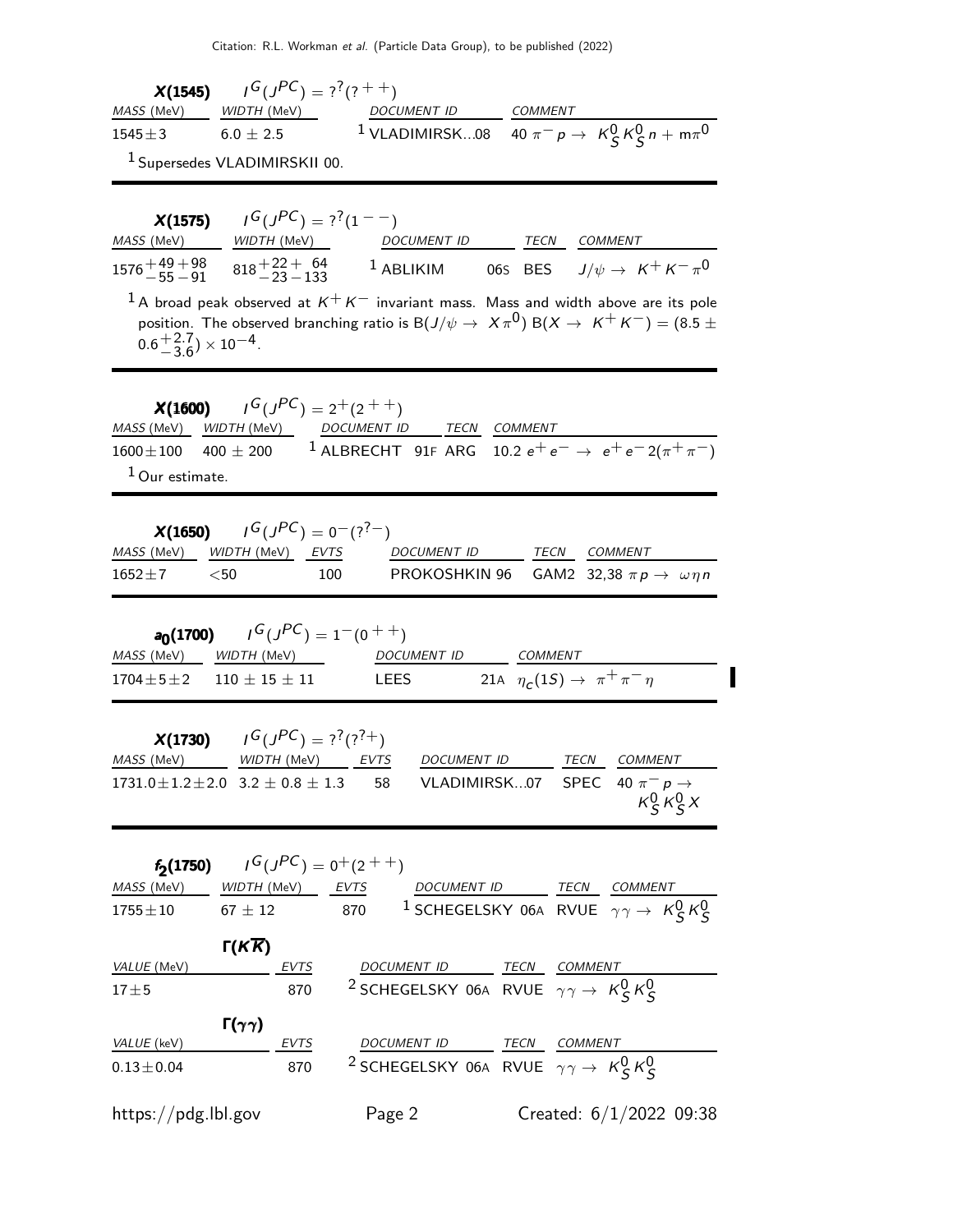| VALUE (MeV)                                           | $\Gamma(\pi\pi)$                                       |                                                                                     |                     |                                                     |
|-------------------------------------------------------|--------------------------------------------------------|-------------------------------------------------------------------------------------|---------------------|-----------------------------------------------------|
| $1.3 \pm 1.0$                                         | EVTS<br>870                                            | $2\frac{DOCUMENT ID}{SCHEGELSKY 06A}$ RVUE $\gamma\gamma \rightarrow K_S^0 K_S^0$   |                     |                                                     |
|                                                       |                                                        |                                                                                     |                     |                                                     |
| VALUE (MeV)                                           | $\Gamma(\eta\eta)$<br><b>EVTS</b>                      | DOCUMENT ID                                                                         | <b>TECN COMMENT</b> |                                                     |
| $2.0 \pm 0.5$                                         | 870                                                    | <sup>2</sup> SCHEGELSKY 06A RVUE $\gamma \gamma \rightarrow K^0_S K^0_S$            |                     |                                                     |
|                                                       | $1$ From analysis of L3 data at 91 and 183–209 GeV.    |                                                                                     |                     |                                                     |
|                                                       |                                                        | $2$ From analysis of L3 data at 91 and 183–209 GeV and using SU(3) relations.       |                     |                                                     |
|                                                       | $I^G(J^{PC}) = 1^-(?^{-+})$                            |                                                                                     |                     |                                                     |
| X(1775)<br>MASS (MeV)                                 | <i>WIDTH (M</i> eV)                                    | DOCUMENT ID                                                                         | TECN COMMENT        |                                                     |
| $1763 \pm 20$                                         | $192 \pm 60$                                           | <b>CONDO</b>                                                                        |                     | 91 SHF $\gamma p \to (p \pi^+) (\pi^+ \pi^- \pi^-)$ |
| $1787 + 18$                                           | $118 \pm 60$                                           | CONDO<br>91                                                                         | <b>SHF</b>          | $\gamma p \rightarrow n \pi^+ \pi^+ \pi^-$          |
|                                                       |                                                        |                                                                                     |                     |                                                     |
|                                                       | <b>X(1850 - 3100)</b> $I^G(J^{PC}) = ?^7(1^{--})$      |                                                                                     |                     |                                                     |
| $\Gamma(e^+e^-) B(X \to \text{ hadrons})$ (eV) $CL\%$ |                                                        | DOCUMENT ID TECN COMMENT                                                            |                     |                                                     |
| < 120                                                 | 90                                                     | $1$ ANASHIN 11                                                                      |                     | KEDR $e^+e^- \rightarrow$ hadrons                   |
|                                                       |                                                        | $1$ This limit is center-of-mass energy dependent. We quote the most stringent one. |                     |                                                     |
|                                                       |                                                        |                                                                                     |                     |                                                     |
| X(1855)                                               | $G(J^{PC}) = ?^{?}(?^{?})$                             |                                                                                     |                     |                                                     |
| MASS (MeV)                                            | WIDTH (MeV)______                                      | <b>DOCUMENT ID</b>                                                                  |                     | TECN COMMENT                                        |
| $1856.6 \pm 5$                                        | $20 \pm 5$                                             | <b>BRIDGES</b>                                                                      |                     | 86D SPEC 0. $\overline{p}d \rightarrow \pi \pi N$   |
|                                                       |                                                        |                                                                                     |                     |                                                     |
| X(1870)<br>MASS (MeV)                                 | $I^G(J^{PC}) = ?^? (2^{??})$<br>WIDTH (MeV)            | <b>DOCUMENT ID</b>                                                                  | TECN                | <b>COMMENT</b>                                      |
| $1870 \pm 40$                                         | $250 \pm 30$                                           | ALDE                                                                                |                     | 86D GAM4 100 $\pi^- p \to 2\eta X$                  |
|                                                       |                                                        |                                                                                     |                     |                                                     |
|                                                       | <b>a<sub>3</sub>(1875)</b> $I^G(J^{PC}) = 1^-(3^{++})$ |                                                                                     |                     |                                                     |
| MASS (MeV)                                            | WIDTH (MeV)                                            | DOCUMENT ID                                                                         |                     | TECN COMMENT                                        |
|                                                       | $1874 \pm 43 \pm 96$ 385 $\pm$ 121 $\pm$ 114           | <b>CHUNG</b>                                                                        | 02                  | B852 18.3 $\pi^- p \to$                             |
|                                                       |                                                        |                                                                                     |                     | $\pi^+\pi^-\pi^-$ p                                 |
|                                                       |                                                        | $B(a_3(1875) \rightarrow f_2(1270)\pi)/B(a_3(1875) \rightarrow \rho\pi)$            |                     |                                                     |
| <b>VALUE</b>                                          |                                                        | DOCUMENT ID TECN COMMENT                                                            |                     |                                                     |
| $0.8 + 0.2$<br>$\blacksquare$                         |                                                        | $1$ CHUNG                                                                           |                     | 02 B852 18.3 $\pi^- p \to \pi^+ \pi^- \pi^- p$      |

 $^1$ Using the observable fractions of 50.0%  $\rho \pi$ , 56.5%  $f_2 \pi$ , and 11.8%  $\rho_3 \pi$ .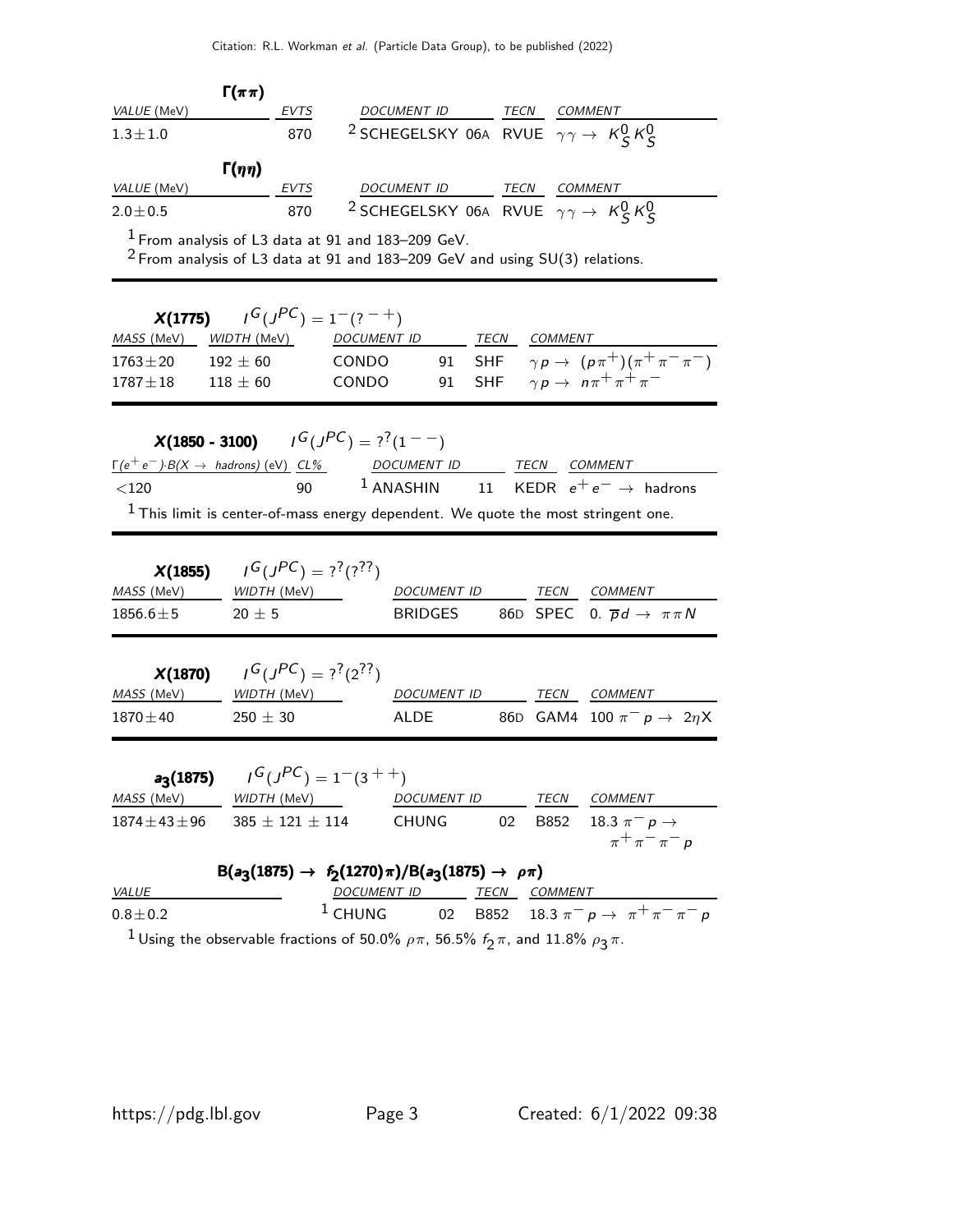| $B(a_3(1875) \rightarrow \rho_3(1690)\pi)/B(a_3(1875) \rightarrow \rho\pi)$ |                                                                                                              |                    |  |             |                                                                                          |  |
|-----------------------------------------------------------------------------|--------------------------------------------------------------------------------------------------------------|--------------------|--|-------------|------------------------------------------------------------------------------------------|--|
| <b>VALUE</b>                                                                |                                                                                                              | <i>DOCUMENT ID</i> |  | <b>TECN</b> | COMMENT                                                                                  |  |
| $0.9 + 0.3$                                                                 |                                                                                                              |                    |  |             | <sup>1</sup> CHUNG 02 B852 18.3 $\pi^- p \to \pi^+ \pi^- \pi^- p$                        |  |
|                                                                             | <sup>1</sup> Using the observable fractions of 50.0% $\rho \pi$ , 56.5% $f_2 \pi$ , and 11.8% $\rho_3 \pi$ . |                    |  |             |                                                                                          |  |
|                                                                             | <b>a<sub>1</sub>(1930)</b> $I^G(J^{PC}) = 1^-(1^{++})$                                                       |                    |  |             |                                                                                          |  |
| MASS (MeV)                                                                  | WIDTH (MeV)                                                                                                  | <b>DOCUMENT ID</b> |  | TECN        | COMMENT                                                                                  |  |
|                                                                             | $1930 + \frac{30}{70}$ 155 ± 45                                                                              |                    |  |             | ANISOVICH 01F SPEC 2.0 $\overline{p}p \rightarrow 3\pi^0$ , $\pi^0 \eta$ , $\pi^0 \eta'$ |  |

| MASS (MeV)                  | <b>X(1935)</b> $I^G(J^{PC}) = 1^+(1^{-?})$<br><i>WIDTH (M</i> eV)               | DOCUMENT ID<br>TECN<br>COMMENT                                                                                                                                                                                                                          |
|-----------------------------|---------------------------------------------------------------------------------|---------------------------------------------------------------------------------------------------------------------------------------------------------------------------------------------------------------------------------------------------------|
| $1935 \pm 20$               | $215 \pm 30$                                                                    | EVANGELIS 79<br>OMEG 10,16 $\pi^-$ p $\rightarrow \overline{p}$ p n                                                                                                                                                                                     |
|                             | $\rho_2(1940)$ $I^G(J^{PC}) = 1^+(2^{--})$                                      | WIDTH (MeV) <b>DOCUMENT ID</b> TECN COMMENT                                                                                                                                                                                                             |
| MASS (MeV)<br>$1940 \pm 40$ | $155 \pm 40$                                                                    | <sup>1</sup> ANISOVICH 02 SPEC 0.6-1.9 $p\overline{p} \rightarrow \omega \pi^0$ ,<br>$\omega \eta \pi^0$ , $\pi^+ \pi^-$                                                                                                                                |
| and ANISOVICH 02.           |                                                                                 | <sup>1</sup> From the combined analysis of ANISOVICH 00J, ANISOVICH 01D, ANISOVICH 01E,                                                                                                                                                                 |
| MASS (MeV)                  | $\omega_3(1945)$ $I^G(J^{PC}) = 0(3^{--})$                                      | WIDTH (MeV) DOCUMENT ID TECN COMMENT                                                                                                                                                                                                                    |
| $1945 \pm 20$               | $115 \pm 22$                                                                    | <sup>1</sup> ANISOVICH 02B SPEC 0.6–1.9 $p\overline{p} \rightarrow \omega \eta, \omega \pi^0 \pi^0$                                                                                                                                                     |
|                             |                                                                                 | <sup>1</sup> From the combined analysis of ANISOVICH 00D, ANISOVICH 01c, and ANISOVICH 02B.                                                                                                                                                             |
| $1950 + \frac{30}{70}$      | <b>a<sub>2</sub>(1950)</b> $I^G(J^{PC}) = 1^-(2^{++})$<br>$180 + \frac{30}{70}$ | MASS (MeV) _____ WIDTH (MeV) __________________DOCUMENT ID __________TECN ___COMMENT<br><sup>1</sup> ANISOVICH 01F SPEC 1.96-2.41 $\overline{p}p$<br>$^1$ From the combined analysis of ANISOVICH 99 $c$ , ANISOVICH 99 $\epsilon$ , and ANISOVICH 01F. |
| MASS (MeV)<br>$1960 \pm 25$ | $\omega(1960)$ $I^G(J^{PC}) = 0(1 - 1)$<br>$195 \pm 60$                         | WIDTH (MeV) DOCUMENT ID TECN COMMENT<br><sup>1</sup> ANISOVICH 02B SPEC 0.6-1.9 $p\overline{p} \rightarrow \omega \eta, \omega \pi^0 \pi^0$<br>$1$ From the combined analysis of ANISOVICH 00D, ANISOVICH 01C, and ANISOVICH 02B.                       |
| MASS (MeV)                  | <b>b</b> <sub>1</sub> (1960) $I^G(J^{PC}) = 1^+(1^+)$<br>$WIDTH$ (MeV)          | DOCUMENT ID TECN COMMENT                                                                                                                                                                                                                                |
| $1960 \pm 35$               | $230 \pm 50$                                                                    | $1$ ANISOVICH<br>02 SPEC 0.6–1.9 $p\overline{p} \rightarrow \omega \pi^0$ ,<br>$\omega \eta \pi^0$ , $\pi^+ \pi^-$                                                                                                                                      |
| and ANISOVICH 02.           |                                                                                 | <sup>1</sup> From the combined analysis of ANISOVICH 00J, ANISOVICH 01D, ANISOVICH 01E,                                                                                                                                                                 |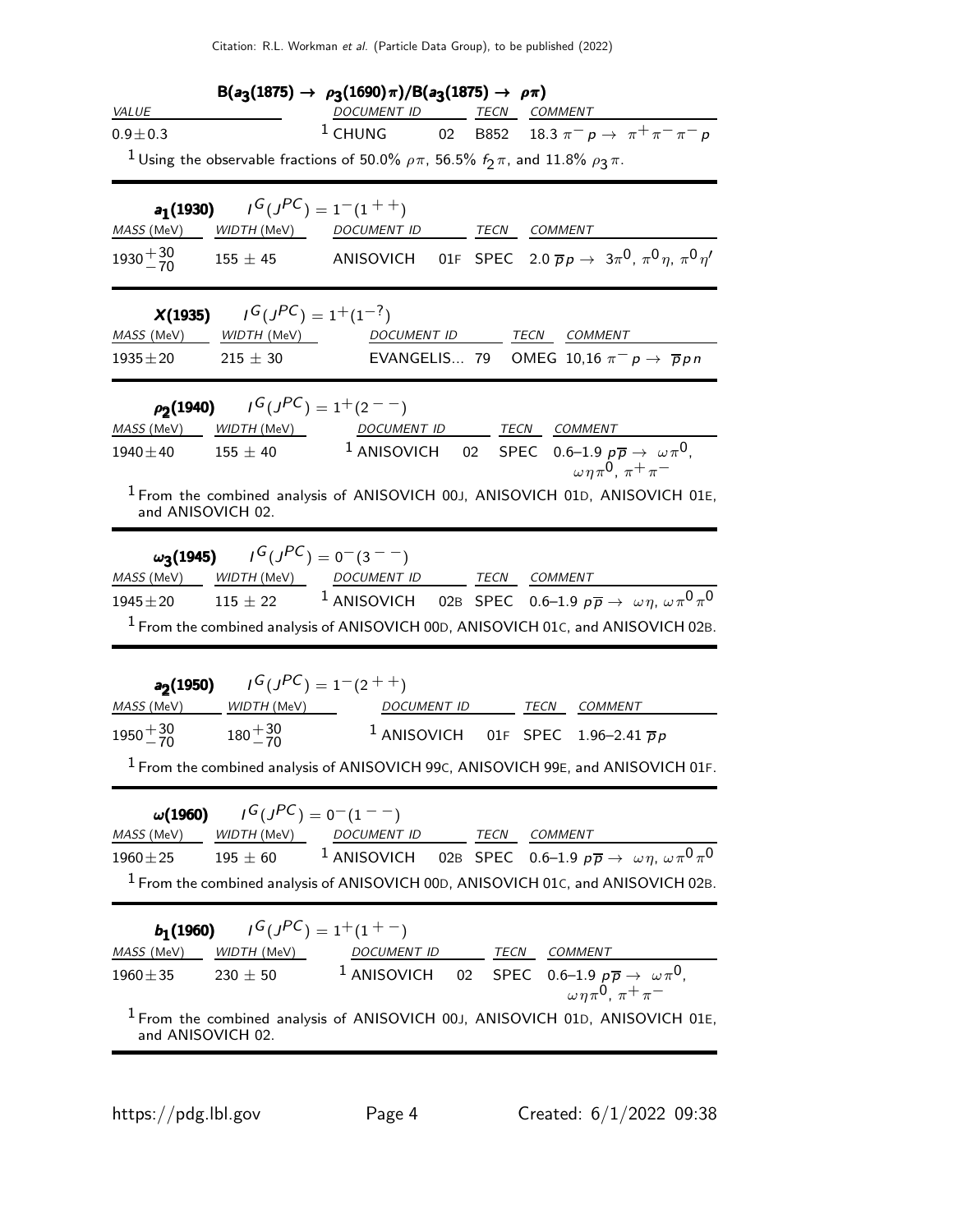|             | <b>h</b> <sub>1</sub> (1965) $I^G(J^{PC}) = 0^-(1^+)$ |                                                                                                                 |             |         |  |
|-------------|-------------------------------------------------------|-----------------------------------------------------------------------------------------------------------------|-------------|---------|--|
|             |                                                       | MASS (MeV) WIDTH (MeV) DOCUMENT ID                                                                              | <b>TECN</b> | COMMENT |  |
| $1965\pm45$ |                                                       | 345 ± 75 <sup>1</sup> ANISOVICH 02B SPEC 0.6–1.9 $p\overline{p} \rightarrow \omega \eta$ , $\omega \pi^0 \pi^0$ |             |         |  |
|             |                                                       | <sup>1</sup> From the combined analysis of ANISOVICH 00D, ANISOVICH 01C, and ANISOVICH 02B.                     |             |         |  |

|                   | <b>f<sub>1</sub>(1970)</b> $I^G(J^{PC}) = 0^+(1^{++})$ |                    |      |
|-------------------|--------------------------------------------------------|--------------------|------|
| <i>MASS</i> (MeV) | <i>WIDTH (</i> MeV)                                    | <b>DOCUMENT ID</b> | TECN |
| $1971 + 15$       | $240 + 45$                                             | ANISOVICH 00J SPEC |      |

|             | <b>X(1970)</b> $I^G(J^{PC}) = ?^7(?)^7$ |             |                                                       |
|-------------|-----------------------------------------|-------------|-------------------------------------------------------|
|             |                                         | DOCUMENT ID | TECN COMMENT                                          |
| $1970\pm10$ | $40 + 20$                               |             | CHLIAPNIK 80 HBC 32 $K^+ p \rightarrow 2K^0_S 2\pi X$ |

|               | <b>X(1975)</b> $I^G(J^{PC}) = ?^7(?)^7$ |      |             |      |                                     |
|---------------|-----------------------------------------|------|-------------|------|-------------------------------------|
|               | <i>MASS</i> (MeV) WIDTH (MeV) EVTS      |      | DOCUMENT ID | TECN | COMMENT                             |
| $1973 \pm 15$ | 80.                                     | -30- | CASO.       |      | 70 HBC 11.2 $\pi^- p \to \rho 2\pi$ |

|  | $ω2(1975)$ $IG(JPC) = 0-(2-)$                                                                           |  |  |
|--|---------------------------------------------------------------------------------------------------------|--|--|
|  | MASS (MeV) WIDTH (MeV) DOCUMENT ID TECN COMMENT                                                         |  |  |
|  | 1975±20 175 ± 25 <sup>1</sup> ANISOVICH 02B SPEC 0.6-1.9 $p\bar{p} \to \omega \eta, \omega \pi^0 \pi^0$ |  |  |
|  | <sup>1</sup> From the combined analysis of ANISOVICH 00D, ANISOVICH 01C, and ANISOVICH 02B.             |  |  |

| <b>a<sub>2</sub>(1990)</b> $I^G(J^{PC}) = 1^-(2^{++})$ |                                              |  |                                                                                                                               |
|--------------------------------------------------------|----------------------------------------------|--|-------------------------------------------------------------------------------------------------------------------------------|
|                                                        | MASS (MeV) WIDTH (MeV) EVTS DOCUMENT ID TECN |  | COMMENT                                                                                                                       |
|                                                        |                                              |  | $2050 \pm 10 \pm 40$ 190 $\pm$ 22 $\pm$ 100 18k <sup>1</sup> SCHEGELSKY 06 RVUE $\gamma \gamma \rightarrow \pi^+ \pi^- \pi^0$ |
| $2003 \pm 10 \pm 19$ 249 $\pm$ 23 $\pm$ 32             | LU 1999 - LU                                 |  | 05 B852 18 $\pi^-$ p $\to$                                                                                                    |
|                                                        |                                              |  | $\omega \pi = \pi^0 p$                                                                                                        |

1 From analysis of L3 data at 183–209 GeV.

|                                              |      | $\Gamma(\gamma\gamma) \Gamma(\pi^+\pi^-\pi^0)$ / $\Gamma(\text{total})$           |      |                |
|----------------------------------------------|------|-----------------------------------------------------------------------------------|------|----------------|
| <i>VALUE</i> (keV)                           | EVTS | <i>DOCUMENT ID</i>                                                                | TECN | <i>COMMENT</i> |
| $0.11 \pm 0.04 \pm 0.05$                     |      | 18k <sup>1</sup> SCHEGELSKY 06 RVUE $\gamma \gamma \rightarrow \pi^+ \pi^- \pi^0$ |      |                |
| $1$ From analysis of L3 data at 183-209 GeV. |      |                                                                                   |      |                |

| $\rho(2000)$      | $I^G(J^{PC}) = 1^+(1^{--})$                                                             |                    |    |      |                                          |
|-------------------|-----------------------------------------------------------------------------------------|--------------------|----|------|------------------------------------------|
| MASS (MeV)        | WIDTH (MeV)                                                                             | <b>DOCUMENT ID</b> |    | TECN | <i>COMMENT</i>                           |
| $2000 \pm 30$     | $260 + 45$                                                                              | $1$ BUGG           |    |      | 04C RVUE Compilation                     |
| $\sim 1988$       | $\sim$ 244                                                                              | HASAN              | 94 |      | RVUE $\overline{p}p \rightarrow \pi \pi$ |
| and ANISOVICH 02. | <sup>1</sup> From the combined analysis of ANISOVICH 00J, ANISOVICH 01D, ANISOVICH 01E, |                    |    |      |                                          |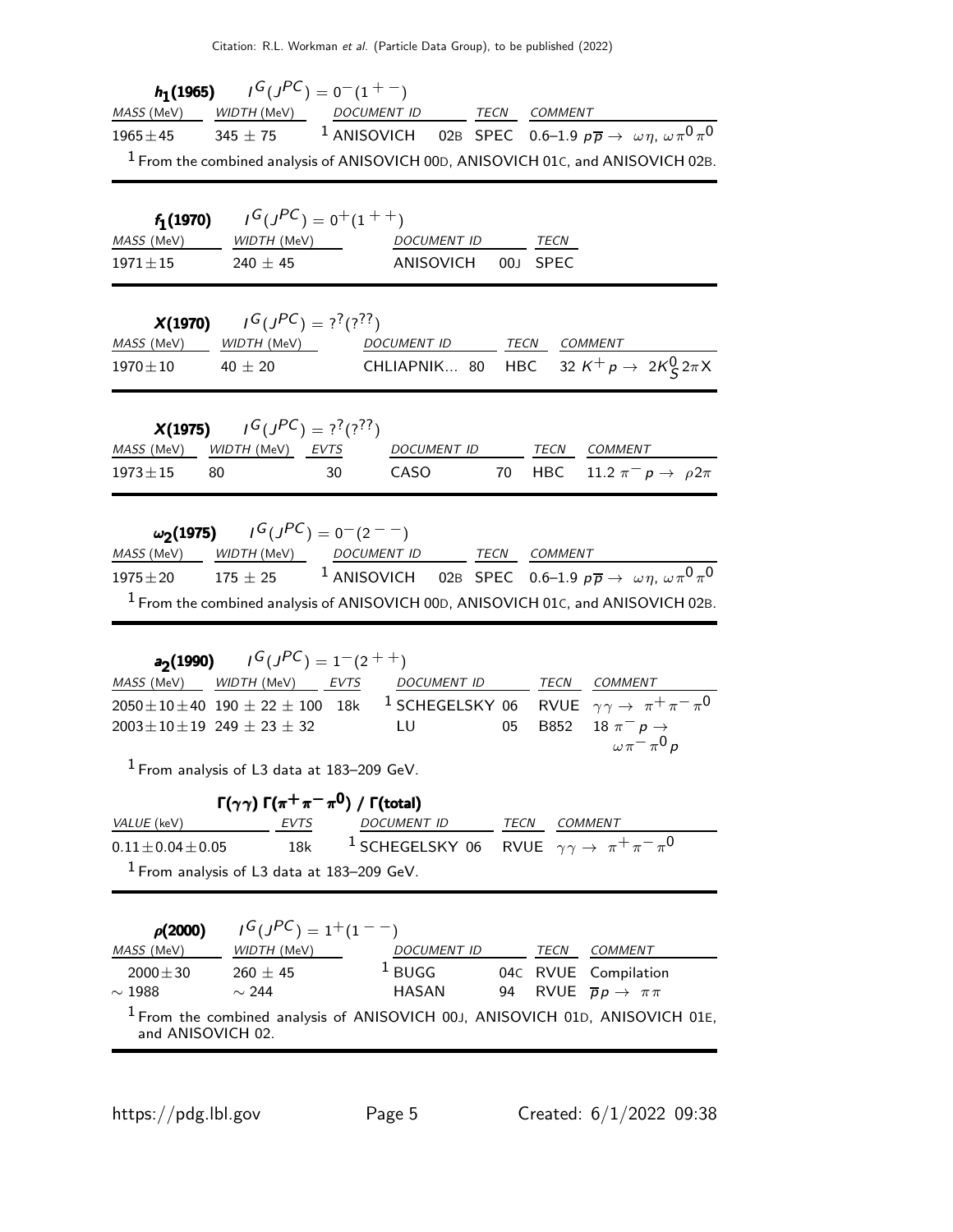| $f_2(2000)$                | $\sqrt{G(JPC)} = 0^+(2^{++})$ |                    |          |                                             |
|----------------------------|-------------------------------|--------------------|----------|---------------------------------------------|
| <i>MASS</i> (MeV)          | <i>WIDTH (</i> MeV)           | <i>DOCUMENT ID</i> | TECN     | <i>COMMENT</i>                              |
| $2001 + 10$<br>$\sim$ 1996 | $312 + 32$<br>$\sim$ 134      | ANISOVICH<br>HASAN | 00J SPEC | 94 RVUE $\overline{p}p \rightarrow \pi \pi$ |

| X(2000)                                                                             | $I^G(J^{PC}) = 1^-(?^{7+})$ |                     |    |             |                |                                                        |
|-------------------------------------------------------------------------------------|-----------------------------|---------------------|----|-------------|----------------|--------------------------------------------------------|
| MASS (MeV)                                                                          | WIDTH (MeV)                 | <b>DOCUMENT ID</b>  |    | TECN        | CHG            | COMMENT                                                |
| $1964 \pm 35$                                                                       | $225 + 50$                  | $1$ ARMSTRONG 93D   |    | F760        |                | $\overline{p}p \rightarrow 3\pi^0 \rightarrow 6\gamma$ |
| $\sim$ 2100                                                                         | $\sim$ 500                  | $1$ ANTIPOV         | 77 | <b>CIBS</b> |                | $25 \pi^{-} p \to p \pi^{-} \rho_3$                    |
| $2214 + 15$                                                                         | $355 + 21$                  | <sup>2</sup> BALTAY | 77 | <b>HBC</b>  | $\overline{0}$ | 15 $\pi^ p \to \Delta^{++} 3\pi$                       |
| $2080 \pm 40$                                                                       | $340 + 80$                  | KAI FI KAR          | 75 | <b>HBC</b>  |                | 15 $\pi^+ p \to p \pi^+ \rho_3$                        |
| $1$ Cannot determine spin to be 3.<br><sup>2</sup> BALTAY 77 favors $J^P = 0.3^+$ . |                             |                     |    |             |                |                                                        |
|                                                                                     |                             |                     |    |             |                |                                                        |

|                        | <b>X(2000)</b> $I^G(J^{PC}) = ?^7(4^{++})$ |             |                                                 |
|------------------------|--------------------------------------------|-------------|-------------------------------------------------|
|                        | MASS (MeV) WIDTH (MeV)                     | DOCUMENT ID | TECN COMMENT                                    |
| $1998 \pm 3 \pm 5$ <15 |                                            |             | VLADIMIRSK03 SPEC $\pi^- p \to K_S^0 K_S^0 M M$ |

| $\eta(2010)$       | $I^G(J^{PC}) = 0^+(0^{-+})$ |                    |      |
|--------------------|-----------------------------|--------------------|------|
| <i>MASS</i> (MeV)  | <i>WIDTH (</i> MeV)         | DOCUMENT ID        | TECN |
| $2010^{+35}_{-60}$ | $270 + 60$                  | ANISOVICH 00J SPEC |      |

| $\pi_1$ (2015) $I^G(J^{PC}) = 1^-(1^{-+})$           |  |  |                                               |                                                   |
|------------------------------------------------------|--|--|-----------------------------------------------|---------------------------------------------------|
| MASS (MeV) WIDTH (MeV) EVTS DOCUMENT ID TECN COMMENT |  |  |                                               |                                                   |
| $2014 \pm 20 \pm 16$ 230 $\pm$ 32 $\pm$ 73 145k LU   |  |  | 05 B852 18 $\pi^- p \to \omega \pi^- \pi^0 p$ |                                                   |
| $2001 \pm 30 \pm 92$ 333 $\pm$ 52 $\pm$ 49 69k KUHN  |  |  |                                               | 04 B852 18 $\pi^- p \to \eta \pi^+ \pi^- \pi^- p$ |

|                               | <b>a<sub>0</sub>(2020)</b> $I^G(J^{PC}) = 1^-(0^+)$ |                    |  |      |
|-------------------------------|-----------------------------------------------------|--------------------|--|------|
| <i>MASS</i> (MeV) WIDTH (MeV) |                                                     | <i>DOCUMENT ID</i> |  | TECN |
| $2025 + 30$                   | $330 + 75$                                          | ANISOVICH 99C SPEC |  |      |

| X(2020)            | $G(J^{PC}) = ?^{?}(?)^{??}$ |             |      |                                                       |
|--------------------|-----------------------------|-------------|------|-------------------------------------------------------|
| <i>MASS (</i> MeV) | <i>WIDTH (</i> MeV)         | DOCUMENT ID | TECN | <i>COMMENT</i>                                        |
| $2015 + 3$         | $10 + 4$                    | FFRRFR      |      | 99 RVUE $\pi p \rightarrow p p \overline{p} \pi(\pi)$ |

|               |            | $h_3(2025)$ $I^G(J^{PC}) = 0(3 + 7)$ |      |                                                                                                     |
|---------------|------------|--------------------------------------|------|-----------------------------------------------------------------------------------------------------|
|               |            | MASS (MeV) WIDTH (MeV) DOCUMENT ID   | TECN | COMMENT                                                                                             |
| $2025 \pm 20$ | $145 + 30$ |                                      |      | <sup>1</sup> ANISOVICH 02B SPEC 0.6-1.9 $p\overline{p} \rightarrow \omega \eta, \omega \pi^0 \pi^0$ |
|               |            |                                      |      | $1$ From the combined analysis of ANISOVICH 00D, ANISOVICH 01C, and ANISOVICH 02B.                  |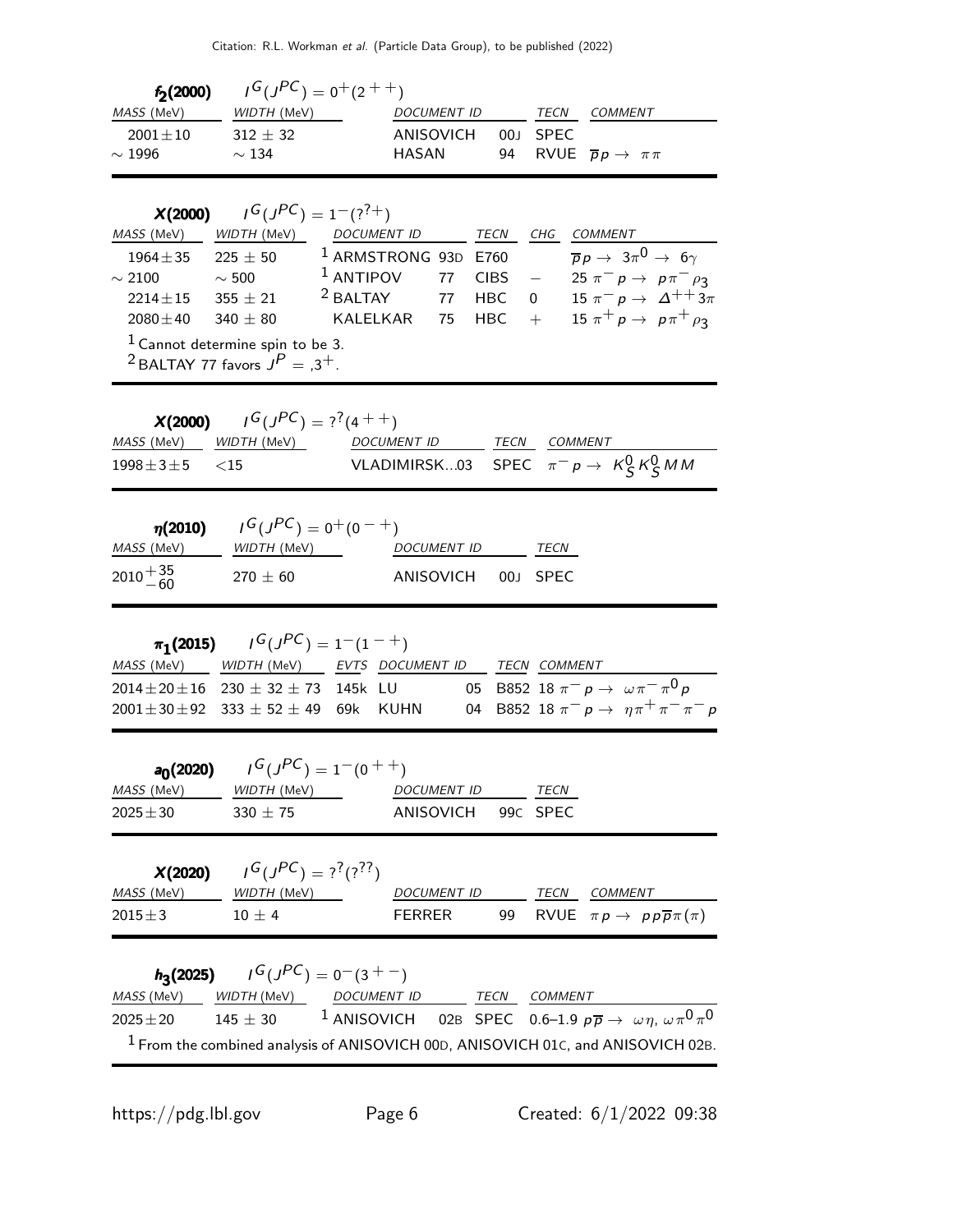| $b_3(2030)$         | $I^G(J^{PC}) = 1^+(3^{+-})$                            |                                                                                                                                                                         |             |                                                       |
|---------------------|--------------------------------------------------------|-------------------------------------------------------------------------------------------------------------------------------------------------------------------------|-------------|-------------------------------------------------------|
| MASS (MeV)          |                                                        | WIDTH (MeV) DOCUMENT ID TECN COMMENT                                                                                                                                    |             |                                                       |
| $2032 \pm 12$       | $117\pm11$                                             | <sup>1</sup> ANISOVICH 02 SPEC 0.6-1.9 $p\overline{p} \rightarrow \omega \pi^0$ ,                                                                                       |             | $\omega \eta \pi^0$ , $\pi^+ \pi^-$                   |
| and ANISOVICH 02.   |                                                        | <sup>1</sup> From the combined analysis of ANISOVICH 00J, ANISOVICH 01D, ANISOVICH 01E,                                                                                 |             |                                                       |
|                     | <b>a<sub>2</sub>(2030)</b> $I^G(J^{PC}) = 1^-(2^{++})$ |                                                                                                                                                                         |             |                                                       |
| MASS (MeV)          | WIDTH (MeV)                                            | DOCUMENT ID TECN COMMENT                                                                                                                                                |             |                                                       |
| $2030 \pm 20$       | $205 \pm 30$                                           | <sup>1</sup> ANISOVICH 01F SPEC 1.96-2.41 $\overline{p}p$                                                                                                               |             |                                                       |
|                     |                                                        | $1$ From the combined analysis of ANISOVICH 99 $c$ , ANISOVICH 99 $E$ , and ANISOVICH 01F.                                                                              |             |                                                       |
|                     | <b>a<sub>3</sub>(2030)</b> $I^G(J^{PC}) = 1^-(3^{++})$ |                                                                                                                                                                         |             |                                                       |
|                     |                                                        |                                                                                                                                                                         |             |                                                       |
|                     |                                                        | $\frac{MASS(MeV)}{2031 \pm 12}$ $\frac{WIDTH(MeV)}{150 \pm 18}$ $\frac{DOCUMENT ID}{1 \text{ ANISOVICH}}$ $\frac{TECN}{SPEC}$ $\frac{COMMENT}{1.96-2.41 \overline{p}p}$ |             |                                                       |
|                     |                                                        | $1$ From the combined analysis of ANISOVICH 99C, ANISOVICH 99E, and ANISOVICH 01F.                                                                                      |             |                                                       |
|                     |                                                        |                                                                                                                                                                         |             |                                                       |
|                     |                                                        |                                                                                                                                                                         |             |                                                       |
| $\eta_2(2030)$      | $J^G(J^{PC}) = 0^+(2^{-+})$                            |                                                                                                                                                                         |             |                                                       |
| MASS (MeV)          |                                                        |                                                                                                                                                                         | TECN        |                                                       |
| $2030 \pm 5 \pm 15$ |                                                        | $205\pm10\pm15$ ANISOVICH 00E SPEC                                                                                                                                      |             |                                                       |
|                     | $B(a_2 \pi)_{L=0}/B(a_2 \pi)_{L=2}$                    |                                                                                                                                                                         |             |                                                       |
| <i>VALUE</i>        |                                                        | DOCUMENT ID TECN COMMENT                                                                                                                                                |             |                                                       |
| $0.05 \pm 0.03$     |                                                        | $^1$ ANISOVICH<br>11                                                                                                                                                    | <b>SPEC</b> | 0.9–1.94 $p\bar{p}$                                   |
|                     |                                                        | $1$ Reanalysis of ADOMEIT 96 and ANISOVICH 00E.                                                                                                                         |             |                                                       |
|                     | $B(a_0 \pi)/B(a_2 \pi)_{L=2}$                          |                                                                                                                                                                         |             |                                                       |
| <i>VALUE</i>        |                                                        | DOCUMENT ID TECN COMMENT                                                                                                                                                |             |                                                       |
| $0.10 \pm 0.08$     |                                                        | $1$ ANISOVICH 11                                                                                                                                                        | <b>SPEC</b> | 0.9–1.94 $p\bar{p}$                                   |
|                     |                                                        | <sup>1</sup> Reanalysis of ADOMEIT 96 and ANISOVICH 00E.                                                                                                                |             |                                                       |
|                     |                                                        |                                                                                                                                                                         |             |                                                       |
| <b>VALUE</b>        | $B(f_2 \eta)/B(a_2 \pi)_{L=2}$                         | DOCUMENT ID TECN COMMENT                                                                                                                                                |             |                                                       |
| $0.13 \pm 0.06$     |                                                        | <sup>1</sup> ANISOVICH 11 SPEC 0.9-1.94 $p\overline{p}$                                                                                                                 |             |                                                       |
|                     |                                                        | $1$ Reanalysis of ADOMEIT 96 and ANISOVICH 00E.                                                                                                                         |             |                                                       |
|                     |                                                        |                                                                                                                                                                         |             |                                                       |
| $f_3(2050)$         | $I^G(J^{PC}) = 0^+(3^{++})$                            |                                                                                                                                                                         |             |                                                       |
| MASS (MeV)          | WIDTH (MeV)                                            | DOCUMENT ID                                                                                                                                                             | TECN        | <b>COMMENT</b>                                        |
| $2048 \pm 8$        | $213 \pm 34$                                           | 00J<br>ANISOVICH                                                                                                                                                        |             | SPEC 2.0 $p\overline{p} \rightarrow \eta \pi^0 \pi^0$ |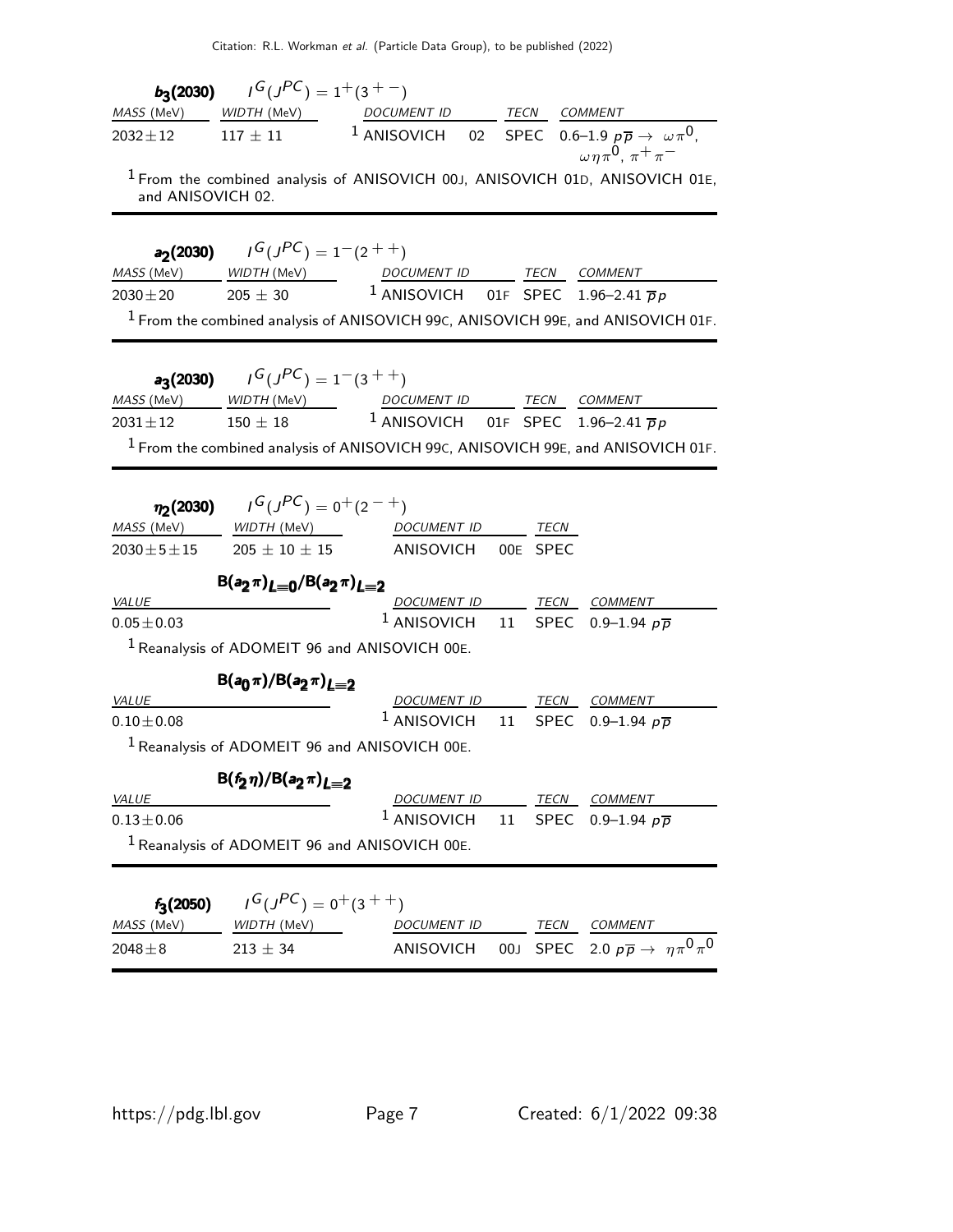| $f_0(2060)$       | $\overline{G}(J^{PC}) = 0^+(0^{++})$ |                    |      |                                                      |
|-------------------|--------------------------------------|--------------------|------|------------------------------------------------------|
| <i>MASS</i> (MeV) | <i>WIDTH (M</i> eV)                  | <i>DOCUMENT ID</i> | TECN | COMMENT                                              |
| $\sim 2050$       | $\sim$ 120                           | $1$ OAKDEN         |      | 94 RVUE 0.36-1.55 $\overline{p}p \rightarrow \pi\pi$ |
| $\sim 2060$       | $\sim$ 50                            | $1$ OAKDEN         |      | 94 RVUE 0.36-1.55 $\overline{p}p \rightarrow \pi\pi$ |
|                   | $1$ See SEMENOV 99 and KLOET 96.     |                    |      |                                                      |

 $\pi(2070)$  $I^G(J^{PC}) = 1^-(0^{-+})$ MASS (MeV) WIDTH (MeV) DOCUMENT ID TECN COMMENT  $\overline{2070\pm 35}$   $\overline{310 + 100 \atop -50}$  $^{+100}_{-50}$  ANISOVICH 01F SPEC 2.0  $\overline{p}p$  → 3π<sup>0</sup>, π<sup>0</sup>η, π<sup>0</sup>η'

| X(2075)             | $I^G(J^{PC}) = ?^?(?^?')$ |                                                                                                                                          |      |                                                        |
|---------------------|---------------------------|------------------------------------------------------------------------------------------------------------------------------------------|------|--------------------------------------------------------|
| MASS (MeV)          | WIDTH (MeV)               | <b>DOCUMENT ID</b>                                                                                                                       | TECN | COMMENT                                                |
| $2075 \pm 12 \pm 5$ | $90 \pm 35 \pm 9$         | $^1$ ABLIKIM                                                                                                                             |      | 04J BES2 $J/\psi \rightarrow K^- p \overline{\Lambda}$ |
|                     |                           | <sup>1</sup> From a fit in the region $M_{p\overline{A}}-M_{p}-M_{A} < 150$ MeV. <i>S</i> -wave in the $p\overline{A}$ system preferred. |      |                                                        |
| CHEN 11F.           |                           | A similar near-threshold enhancement in the $p\overline{\Lambda}$ system is observed in $B^+\to p\overline{\Lambda}\overline{D}{}^0$ by  |      |                                                        |

| X(2080)           | $G(J^{PC}) = ?^{?}$ (???) |             |      |                                              |
|-------------------|---------------------------|-------------|------|----------------------------------------------|
| <i>MASS</i> (MeV) | <i>WIDTH</i> (MeV)        | DOCUMENT ID | TECN | <i>COMMENT</i>                               |
| $2080 \pm 10$     | $110 + 20$                | KREYMER     |      | 80 STRC 13 $\pi^- d \to p\overline{p}n(n_s)$ |

|                               | <b>X(2080)</b> $I^G(J^{PC}) = ?^7(3^{-7})$ |                    |      |                                                 |
|-------------------------------|--------------------------------------------|--------------------|------|-------------------------------------------------|
| <i>MASS</i> (MeV) WIDTH (MeV) |                                            | <i>DOCUMENT ID</i> | TECN | <i>COMMENT</i>                                  |
| $2080 \pm 10$                 | $190 + 15$                                 |                    |      | ROZANSKA 80 SPRK 18 $\pi^-$ p $\rightarrow$ ppn |

|                                                                                                                | <b>a<sub>1</sub>(2095)</b> $I^G(J^{PC}) = 1^-(1^{++})$                       |             |    |      |                                                |  |
|----------------------------------------------------------------------------------------------------------------|------------------------------------------------------------------------------|-------------|----|------|------------------------------------------------|--|
| <i>MASS</i> (MeV)                                                                                              | WIDTH (MeV) EVTS DOCUMENT ID TECN COMMENT                                    |             |    |      |                                                |  |
| $2096 \pm 17 \pm 121$ 451 $\pm$ 41 $\pm$ 81 69k KUHN 04 B852 18 $\pi^- p \rightarrow \eta \pi^+ \pi^- \pi^- p$ |                                                                              |             |    |      |                                                |  |
|                                                                                                                | $B(a_1(2095) \rightarrow f_1(1285)\pi) / B(a_1(2095) \rightarrow a_1(1260))$ |             |    |      |                                                |  |
| <i>VALUE</i>                                                                                                   | EVTS                                                                         | DOCUMENT ID |    | TECN | <i>COMMENT</i>                                 |  |
| $3.18 \pm 0.64$                                                                                                | 69k                                                                          | KUHN        | 04 |      | B852 18 $\pi^- p \to \eta \pi^+ \pi^- \pi^- p$ |  |

| $\eta(2100)$                                                       | $I^G(J^{PC}) = 0^+(0^{-+})$                               |             |             |      |                                                                                                                                      |
|--------------------------------------------------------------------|-----------------------------------------------------------|-------------|-------------|------|--------------------------------------------------------------------------------------------------------------------------------------|
| MASS (MeV)                                                         | WIDTH (MeV)                                               | <b>EVTS</b> | DOCUMENT ID | TECN | COMMENT                                                                                                                              |
| $2050 + \frac{30 + 75}{24 - 26}$ $250 + \frac{36 + 181}{20 - 164}$ |                                                           |             | $1$ ABLIKIM |      | 16N BES3 $J/\psi \rightarrow \ \gamma K^+$                                                                                           |
| $2103 \pm 50$                                                      | $187 \pm 75$                                              | 586         | $2$ BISELLO |      | $K^- K^+ K^-$<br>89B DM2 $J/\psi \rightarrow 4\pi \gamma$                                                                            |
|                                                                    |                                                           |             |             |      | $^{-1}$ From a partial wave analysis of $J/\psi\rightarrow~\gamma\phi\phi$ , for which the primary signal is $\eta(2225)\rightarrow$ |
|                                                                    |                                                           |             |             |      | $\phi\phi$ , and that also finds significant signals for for 0 $^-$ + phase space, $f_0(2100)$ , $f_2(2010)$ ,                       |
|                                                                    |                                                           |             |             |      | $f_2(2300)$ , $f_2(2340)$ , and a previously unseen $0^{-}$ state $X(2500)$ (M = 2470 $^{+15}_{-19}$ + 23                            |
|                                                                    | MeV, $\Gamma = 230 \frac{+64}{-35} \frac{+56}{-33}$ MeV). |             |             |      |                                                                                                                                      |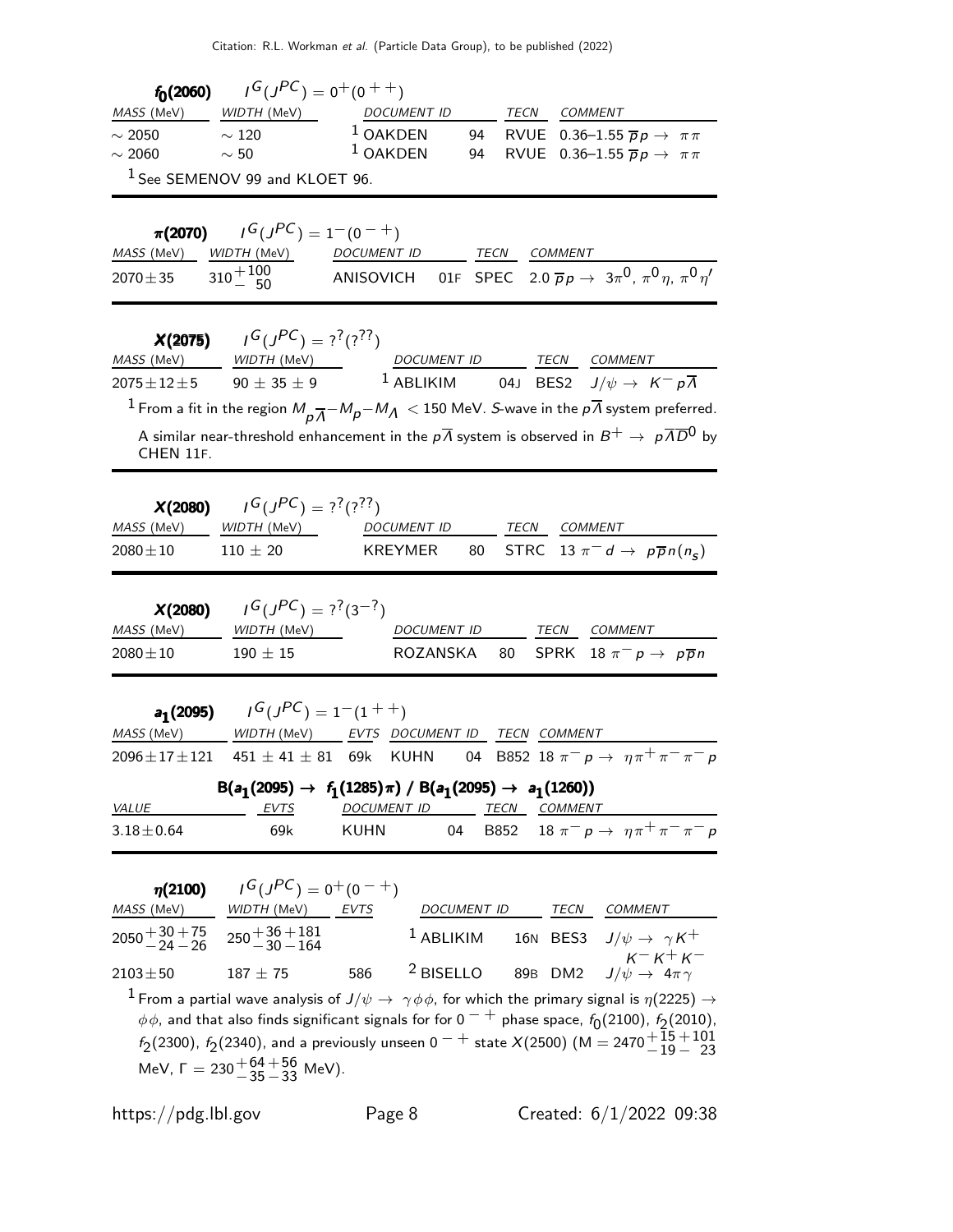|                                               | <b>X(2100)</b> $I^G(J^{PC}) = ?^?({0}^{?7})$                                                                                                                                                                                                                                                                                        |             |  |                                                                                                     |
|-----------------------------------------------|-------------------------------------------------------------------------------------------------------------------------------------------------------------------------------------------------------------------------------------------------------------------------------------------------------------------------------------|-------------|--|-----------------------------------------------------------------------------------------------------|
|                                               | MASS (MeV) WIDTH (MeV) DOCUMENT ID TECN COMMENT<br>$2100 \pm 40$ 250 $\pm$ 40                                                                                                                                                                                                                                                       |             |  | ALDE 86D GAM4 100 $\pi^ p \to 2\eta$ X                                                              |
|                                               | <b>X(2110)</b> $I^G(J^{PC}) = 1^+(3^{-?})$<br>MASS (MeV) WIDTH (MeV) DOCUMENT ID TECN COMMENT<br>$2110 \pm 10$ 330 $\pm$ 20 EVANGELIS 79 OMEG 10,16 $\pi^- p \to \bar{p} p n$                                                                                                                                                       |             |  |                                                                                                     |
|                                               | <b>f<sub>2</sub>(2140)</b> $I^G(J^{PC}) = 0^+(2^{++})$<br>MASS (MeV) WIDTH (MeV) EVTS DOCUMENT ID TECN COMMENT<br>$2141 \pm 12$ 49 $\pm 28$ 389 GREEN 86 MPSF 400 $pA \rightarrow 4KX$                                                                                                                                              |             |  |                                                                                                     |
|                                               | <b>X(2150)</b> $I^G(J^{PC}) = ?^2(2^{+7})$<br>$2150\pm10$ $260\,\pm\,10$                                                                                                                                                                                                                                                            |             |  | ROZANSKA 80 SPRK 18 $\pi^ p \to p \overline{p} n$                                                   |
|                                               | <b>a<sub>2</sub>(2175)</b> $I^G(J^{PC}) = 1^-(2^{++})$<br><u>MASS (MeV) WIDTH (MeV) DOCUMENT ID TECN COMMENT</u><br>2175±40 310 $^{+90}_{-45}$ ANISOVICH 01F SPEC 2.0 $\bar{p}p \to 3\pi^0$ , $\pi^0 \eta$ , $\pi^0 \eta'$                                                                                                          |             |  |                                                                                                     |
| $2190 \pm 50$ 850 $\pm$ 100                   | $\eta(2190)$ $I^G(J^{PC}) = 0^+(0^-+)$<br>MASS (MeV) WIDTH (MeV) DOCUMENT ID TECN                                                                                                                                                                                                                                                   | BUGG 99 BES |  |                                                                                                     |
|                                               | $\omega_2(2195)$ $I^G(J^{PC}) = 0^-(2^{--})$<br>MASS (MeV) WIDTH (MeV) DOCUMENT ID TECN COMMENT<br>2195 $\pm$ 30 225 $\pm$ 40 <sup>1</sup> ANISOVICH 02B SPEC 0.6-1.9 $p\overline{p} \rightarrow \omega \eta$ , $\omega \pi^0 \pi^0$<br><sup>1</sup> From the combined analysis of ANISOVICH 00D, ANISOVICH 01c, and ANISOVICH 02B. |             |  |                                                                                                     |
| $\omega(2205)$<br>MASS (MeV)<br>$2205 \pm 30$ | $I^G(J^{PC}) = 0(1 - 1)$<br>WIDTH (MeV) DOCUMENT ID TECN COMMENT<br>$350 \pm 90$<br>$1$ From the combined analysis of ANISOVICH 00D, ANISOVICH 01C, and ANISOVICH 02B.                                                                                                                                                              |             |  | <sup>1</sup> ANISOVICH 02B SPEC 0.6-1.9 $p\overline{p} \rightarrow \omega \eta, \omega \pi^0 \pi^0$ |

 $2$  ASTON 81B sees no peak, has 850 events in Ajinenko+Barth bins. ARESTOV 80 sees no peak.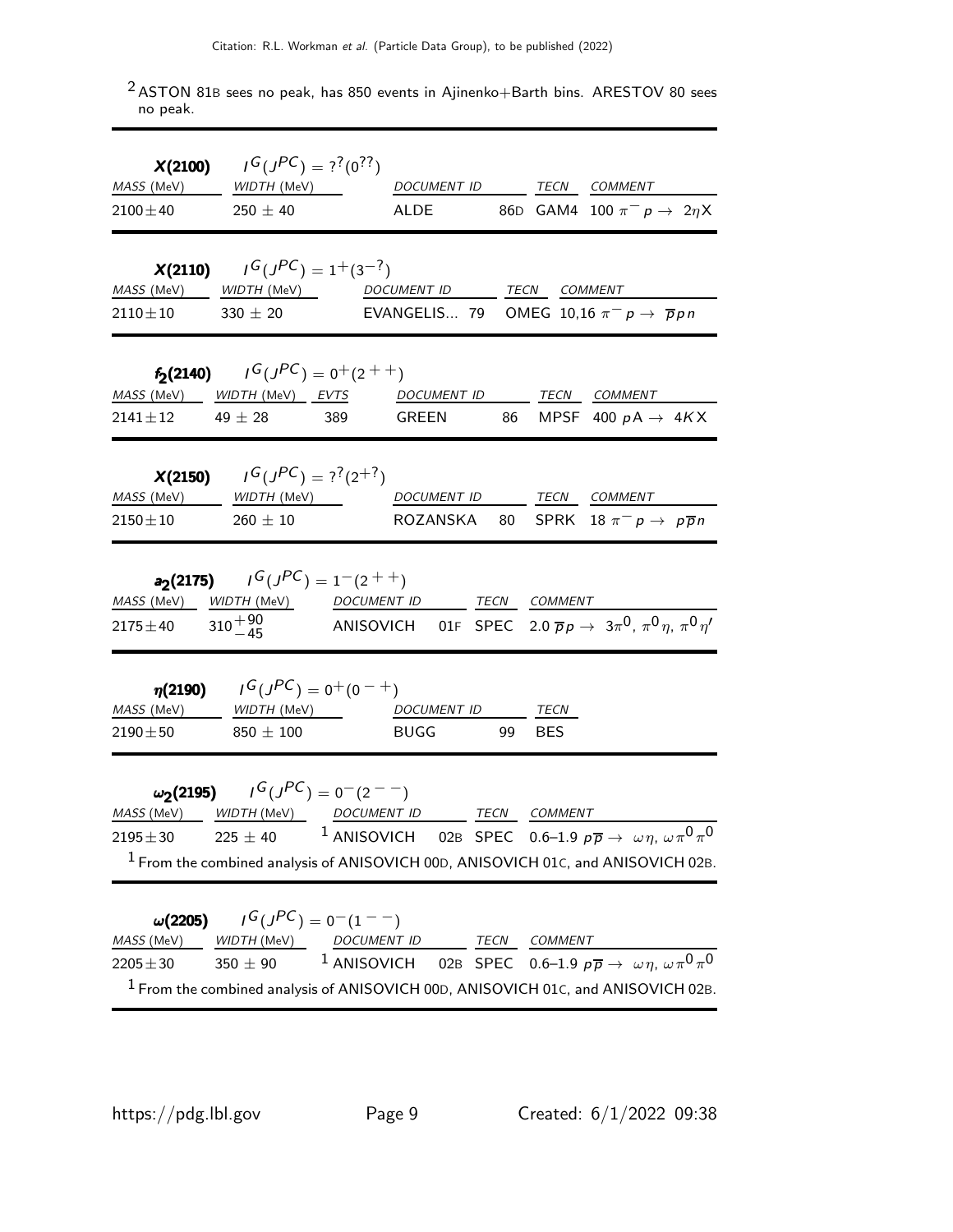|                                       | <b>X(2210)</b> $I^G(J^{PC}) = ?^?(?^?')$ |  |                                                       |
|---------------------------------------|------------------------------------------|--|-------------------------------------------------------|
|                                       | MASS (MeV) WIDTH (MeV) DOCUMENT ID       |  | TECN COMMENT                                          |
| $2210^{+79}_{-21}$ $203^{+437}_{-87}$ |                                          |  | EVANGELIS 79B OMEG 10 $\pi^- p \rightarrow K^+ K^- n$ |

|                               | <b>X(2210)</b> $I^G(J^{PC}) = ?^7(?)^7$ |             |      |                       |
|-------------------------------|-----------------------------------------|-------------|------|-----------------------|
| <i>MASS</i> (MeV) WIDTH (MeV) |                                         | DOCUMENT ID | TECN | <i>COMMENT</i>        |
| $2207 + 22$                   | 130                                     | CASO        |      | 70 HBC 11.2 $\pi^-$ p |

|             |                | <b>h</b> <sub>1</sub> (2215) $I^G(J^{PC}) = 0^-(1^+)$ |      |                                                                                                     |
|-------------|----------------|-------------------------------------------------------|------|-----------------------------------------------------------------------------------------------------|
|             |                | MASS (MeV) WIDTH (MeV) DOCUMENT ID                    | TECN | <i>COMMENT</i>                                                                                      |
| $2215 + 40$ | $325\,\pm\,55$ |                                                       |      | <sup>1</sup> ANISOVICH 02B SPEC 0.6–1.9 $p\overline{p} \rightarrow \omega \eta, \omega \pi^0 \pi^0$ |
|             |                |                                                       |      | $1$ From the combined analysis of ANISOVICH 00D, ANISOVICH 01c, and ANISOVICH 02B.                  |

|                   | $\rho_2(2225)$ $I^G(J^{PC}) = 1^+(2^{--})$ |                    |      |                                                                                                                          |
|-------------------|--------------------------------------------|--------------------|------|--------------------------------------------------------------------------------------------------------------------------|
| MASS (MeV)        | <i>WIDTH</i> (MeV)                         | <i>DOCUMENT ID</i> | TECN | COMMENT                                                                                                                  |
| $2225 \pm 35$     | $335 + 100$                                |                    |      | <sup>1</sup> ANISOVICH 02 SPEC 0.6-1.9 $p\overline{p} \rightarrow \omega \pi^0$ ,<br>$\omega \eta \pi^0$ , $\pi^+ \pi^-$ |
| and ANISOVICH 02. |                                            |                    |      | <sup>1</sup> From the combined analysis of ANISOVICH 00J, ANISOVICH 01D, ANISOVICH 01E,                                  |

|                   | $\rho_{4}(2230)$ $I^{G}(J^{PC}) = 1^{+}(4^{--})$ |             |      |                                                                                                                              |
|-------------------|--------------------------------------------------|-------------|------|------------------------------------------------------------------------------------------------------------------------------|
| <i>MASS</i> (MeV) | <i>WIDTH (</i> MeV)                              | DOCUMENT ID | TECN | <i>COMMENT</i>                                                                                                               |
| $2230 + 25$       | $210 + 30$                                       |             |      | <sup>1</sup> ANISOVICH 02 SPEC 0.6-1.9 $p\overline{p} \rightarrow \omega \pi^0$ ,                                            |
|                   |                                                  |             |      | $\omega \eta \pi^0$ , $\pi^+ \pi^-$<br>$\frac{1}{2}$ From the combined analysis of ANISOVICH 001 ANISOVICH 01D ANISOVICH 01E |

From the combined analysis of ANISOVICH 00J, ANISOVICH 01D, ANISOVICH 01E, and ANISOVICH 02.

|                               | <b>b</b> <sub>1</sub> (2240) $I^G(J^{PC}) = 1^+(1^+-)$ |             |      |                                                                                       |
|-------------------------------|--------------------------------------------------------|-------------|------|---------------------------------------------------------------------------------------|
| <i>MASS</i> (MeV) WIDTH (MeV) |                                                        | DOCUMENT ID | TECN | <i>COMMENT</i>                                                                        |
| $2240 \pm 35$                 | $320 \pm 85$                                           |             |      | <sup>1</sup> ANISOVICH 02 SPEC 0.6-1.9 $p\overline{p} \rightarrow \omega \pi^0$ ,     |
|                               |                                                        |             |      | $\omega \eta \pi^0$ , $\pi^+ \pi^-$                                                   |
|                               |                                                        |             |      | $\frac{1}{2}$ From the combined analysis of ANISOVICH 001 ANISOVICH 010 ANISOVICH 01E |

1 From the combined analysis of ANISOVICH 00J, ANISOVICH 01D, ANISOVICH 01E, and ANISOVICH 02.

|             | <b>f<sub>2</sub>(2240)</b> $I^G(J^{PC}) = 0^+(2^{++})$                        |                                                   |             |                                                                                         |
|-------------|-------------------------------------------------------------------------------|---------------------------------------------------|-------------|-----------------------------------------------------------------------------------------|
|             | <i>MASS</i> (MeV) WIDTH (MeV)                                                 | <i>DOCUMENT ID</i>                                | <b>TECN</b> | COMMENT                                                                                 |
|             | 2240±15 241 ± 30 <sup>1</sup> ANISOVICH 00J SPEC 1.92-2.41 $p\overline{p}$    |                                                   |             |                                                                                         |
|             | • • • We do not use the following data for averages, fits, limits, etc. • • • |                                                   |             |                                                                                         |
| $\sim$ 2226 | $\sim$ 226                                                                    | HASAN 94 RVUE $p\overline{p} \rightarrow \pi \pi$ |             |                                                                                         |
|             | ANISOVICH 99K, and ANISOVICH 00B. See also ANISOVICH 12.                      |                                                   |             | <sup>1</sup> From the combined analysis of ANISOVICH 99C, ANISOVICH 99F, ANISOVICH 99J, |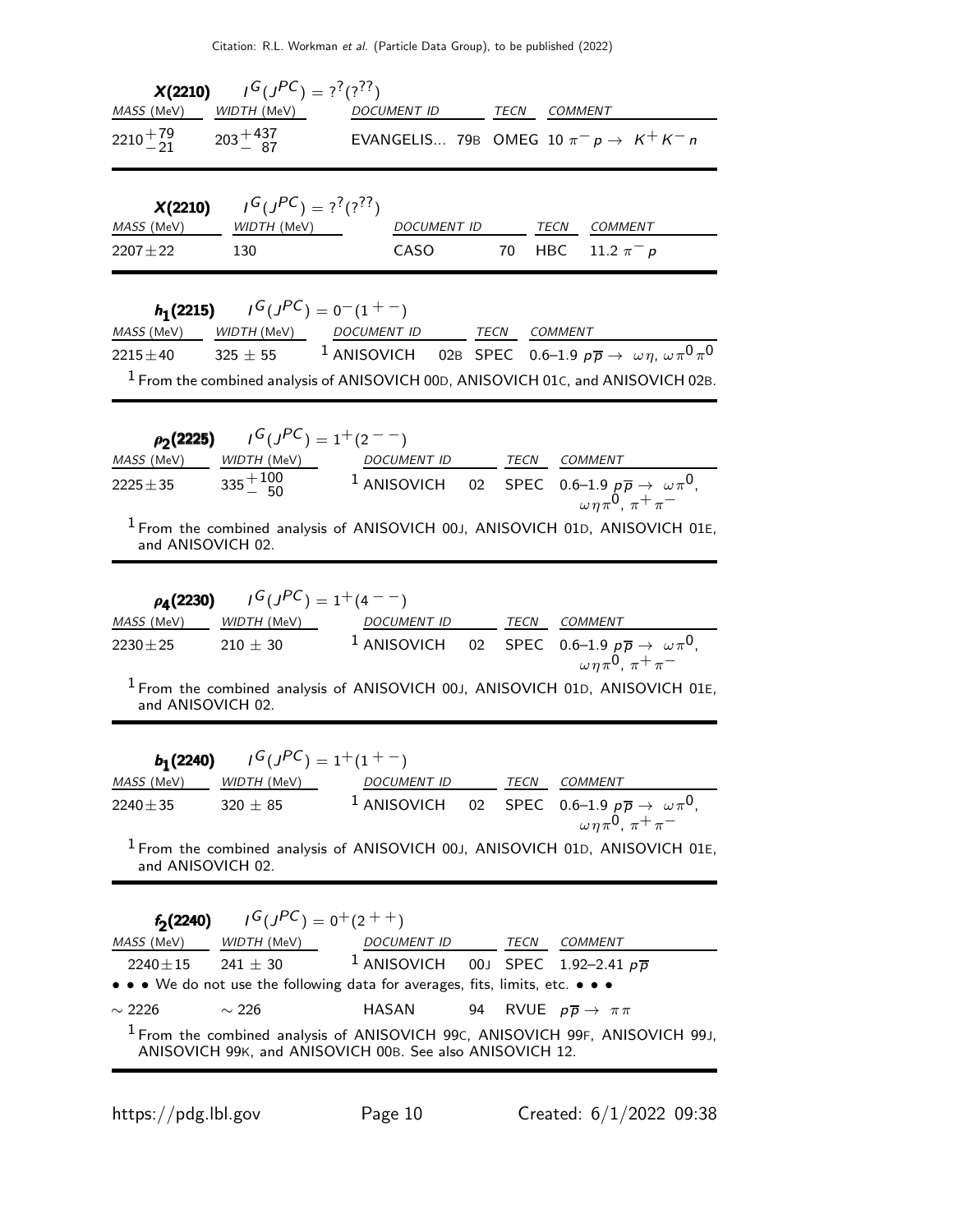| <b>b<sub>3</sub>(2245)</b> $I^G(J^{PC}) = 1^+(3^{+-})$<br>WIDTH (MeV) DOCUMENT ID TECN<br>MASS (MeV)<br><sup>1</sup> BUGG 04C RVUE<br>$320 \pm 70$<br>$2245 \pm 50$<br><sup>1</sup> From the combined analysis of ANISOVICH 00J, ANISOVICH 01D, ANISOVICH 01E,<br>and ANISOVICH 02.                                                                                                                            |  |
|----------------------------------------------------------------------------------------------------------------------------------------------------------------------------------------------------------------------------------------------------------------------------------------------------------------------------------------------------------------------------------------------------------------|--|
| $I^G(J^{PC}) = 0^+(2^{-+})$<br>$\eta_2(2250)$<br>MASS (MeV) WIDTH (MeV) DOCUMENT ID TECN<br>280 $\pm$ 20<br>ANISOVICH<br><b>SPEC</b><br>$2248 \pm 20$<br>001<br>$2267 \pm 14$<br>$290 \pm 50$<br>ANISOVICH<br>00J<br><b>SPEC</b>                                                                                                                                                                               |  |
| $\pi_4(2250)$ $I^G(J^{PC}) = 1^-(4^{-+})$<br>MASS (MeV) WIDTH (MeV) DOCUMENT ID TECN COMMENT<br>2250 ± 15 = 215 ± 25 ANISOVICH 01F SPEC 2.0 $\overline{p}p \to 3\pi^0$ , $\pi^0 \eta$ , $\pi^0 \eta'$                                                                                                                                                                                                          |  |
| $\omega_{A}(2250)$ $I^{G}(J^{PC}) = 0^{-}(4^{--})$<br>MASS (MeV) WIDTH (MeV) DOCUMENT ID TECN COMMENT<br>$150\pm50$ 1 ANISOVICH 02B SPEC 0.6-1.9 $p\overline{p}\rightarrow\ \omega\eta,\ \omega\pi^{0}\pi^{0}$<br>$2250 \pm 30$<br><sup>1</sup> From the combined analysis of ANISOVICH 00D, ANISOVICH 01c, and ANISOVICH 02B.                                                                                 |  |
| $\omega_5(2250)$ $I^G(J^{PC}) = 0^-(5^{--})$<br>$\frac{MASS (MeV)}{2250 \pm 70}$ $\frac{WDTH (MeV)}{320 \pm 95}$ $\frac{DCUMENT ID}{BUGG}$ $\frac{TECN}{RVUE}$<br><sup>1</sup> From the combined analysis of ANISOVICH 00D, ANISOVICH 01C, and ANISOVICH 02B.                                                                                                                                                  |  |
| $\omega_3(2255)$ $I^G(J^{PC}) = 0^-(3^{--})$<br>WIDTH (MeV) DOCUMENT ID TECN COMMENT<br><i>MASS</i> (MeV)<br>175 $\pm$ 30 $^{-1}$ ANISOVICH 02B SPEC 0.6–1.9 p $\overline{p} \rightarrow \ \omega \eta, \ \omega \pi^0 \pi^0$<br>$2255 \pm 15$<br><sup>1</sup> From the combined analysis of ANISOVICH 00D, ANISOVICH 01C, and ANISOVICH 02B.                                                                  |  |
| $I^G(J^{PC}) = 1-(4^{++})$<br>$a_4(2255)$<br>DOCUMENT ID TECN COMMENT<br>MASS (MeV)<br><i>WIDTH (M</i> eV)<br>06 E835 5.2 $\overline{p}p \rightarrow \eta \eta \pi^0$<br>$291 \pm 12$<br><b>UMAN</b><br>$2237 + 5$<br>$330 + 110$<br><sup>1</sup> ANISOVICH 01F SPEC 1.96-2.41 $\overline{p}p$<br>$2255 \pm 40$<br><sup>1</sup> From the combined analysis of ANISOVICH 99C, ANISOVICH 99E, and ANISOVICH 01F. |  |
| $J^G(J^{PC}) = 1-(2^{++})$<br>$a_2(2255)$<br>MASS (MeV)<br><i>WIDTH (M</i> eV)<br>DOCUMENT ID TECN COMMENT<br><sup>1</sup> ANISOVICH 01G SPEC 1.96-2.41 $\overline{p}p$<br>$230 \pm 15$<br>$2255 \pm 20$<br><sup>1</sup> From the combined analysis of ANISOVICH 99c, ANISOVICH 99E, ANISOVICH 01F,<br>and ANISOVICH 01G.                                                                                      |  |

https://pdg.lbl.gov Page 11 Created: 6/1/2022 09:38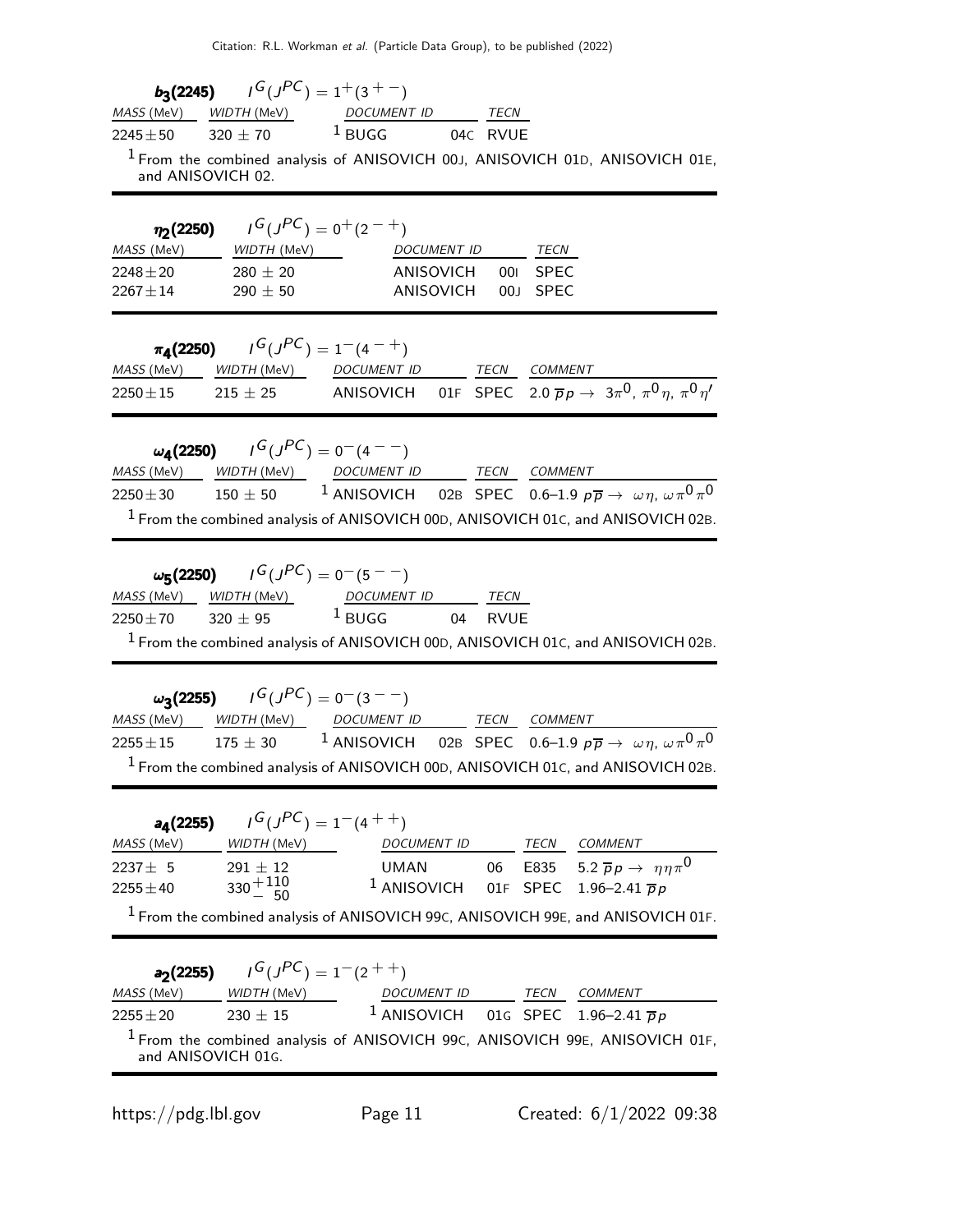| X(2260)<br>MASS (MeV)                                             | $I^G(J^{PC}) = 0^+(4^{+?})$<br><i>WIDTH</i> (MeV)                                                      | DOCUMENT ID                                                                                                                                                                                                                                                                                                        |    | TECN COMMENT        |                                                                                                                                                                                                                                                           |
|-------------------------------------------------------------------|--------------------------------------------------------------------------------------------------------|--------------------------------------------------------------------------------------------------------------------------------------------------------------------------------------------------------------------------------------------------------------------------------------------------------------------|----|---------------------|-----------------------------------------------------------------------------------------------------------------------------------------------------------------------------------------------------------------------------------------------------------|
| $2260 \pm 20$                                                     | 400 $\pm$ 100                                                                                          |                                                                                                                                                                                                                                                                                                                    |    |                     | EVANGELIS 79 OMEG 10,16 $\pi^- p \to \bar{p} p n$                                                                                                                                                                                                         |
| MASS (MeV)<br>$2265 \pm 40$<br>$2280 \pm 50$<br>and ANISOVICH 02. | $\rho(2270)$ $I^G(J^{PC}) = 1^+(1^{--})$<br>$325 \pm 80$<br>440 $\pm$ 110                              | WIDTH (MeV) DOCUMENT ID TECN COMMENT<br>$1$ ANISOVICH<br>ATKINSON<br>85                                                                                                                                                                                                                                            |    |                     | 02 SPEC 0.6–1.9 $p\overline{p} \rightarrow \omega \pi^0$ ,<br>$\omega\eta\pi^0$ , $\pi^+\pi^-$<br>OMEG 20-70 $\gamma p \rightarrow p \omega \pi^+ \pi^- \pi^0$<br><sup>1</sup> From the combined analysis of ANISOVICH 00J, ANISOVICH 01D, ANISOVICH 01E, |
| <i>MASS</i> (MeV)<br>2270 $^{+55}_{-40}$                          | <b>a<sub>1</sub>(2270)</b> $I^G(J^{PC}) = 1^-(1^{++})$<br>$305 + \frac{70}{40}$                        | WIDTH (MeV) DOCUMENT ID TECN COMMENT                                                                                                                                                                                                                                                                               |    |                     | ANISOVICH 01F SPEC 2.0 $\overline{p}p \rightarrow 3\pi^0$ , $\pi^0 \eta$ , $\pi^0 \eta'$                                                                                                                                                                  |
| MASS (MeV)<br>$2275 + 25$                                         | $h_3(2275)$ $I^G(J^{PC}) = 0(3 + 1)$<br>$190 \pm 45$                                                   | WIDTH (MeV) DOCUMENT ID TECN COMMENT                                                                                                                                                                                                                                                                               |    |                     | <sup>1</sup> ANISOVICH 02B SPEC 0.6–1.9 $p\overline{p} \rightarrow \omega \eta, \omega \pi^0 \pi^0$<br><sup>1</sup> From the combined analysis of ANISOVICH 00D, ANISOVICH 01C, and ANISOVICH 02B.                                                        |
| <i>MASS</i> (MeV)<br>$2275 \pm 35$<br>and ANISOVICH 01G.          | <b>a<sub>3</sub>(2275)</b> $I^G(J^{PC}) = 1^-(3^{++})$<br>$W\rightarrow W\rightarrow W$<br>$350 + 100$ | DOCUMENT ID TECN COMMENT<br><sup>1</sup> ANISOVICH 01G SPEC 1.96-2.41 $\overline{p}p$                                                                                                                                                                                                                              |    |                     | <sup>1</sup> From the combined analysis of ANISOVICH 99c, ANISOVICH 99E, ANISOVICH 01F,                                                                                                                                                                   |
| MASS (MeV)                                                        | $\pi_2(2285)$ $I^G(J^{PC}) = 1^-(2^{-+})$<br>$WIDTH$ (MeV)                                             | <b>DOCUMENT ID</b><br>$2285 \pm 20 \pm 25$ $250 \pm 20 \pm 25$ $1$ ANISOVICH<br><sup>1</sup> Reanalysis of ADOMEIT 96 and ANISOVICH 00E.                                                                                                                                                                           | 11 | TECN<br><b>SPEC</b> | COMMENT<br>0.9–1.94 $p\bar{p}$                                                                                                                                                                                                                            |
| $\omega_3(2285)$<br>MASS (MeV)<br>$2278 \pm 28$<br>$2285 \pm 60$  | $230 \pm 40$                                                                                           | $I^G(J^{PC}) = 0(3^{--})$<br>$\frac{\text{WIDTH (MeV)}}{224 \pm 50}$ 1 BUGG 04A RVUE COMMENT<br><sup>2</sup> ANISOVICH 02B SPEC 0.6-1.9 $p\overline{p} \rightarrow \omega \eta, \omega \pi^0 \pi^0$<br><sup>1</sup> Partial wave analysis of the data on $p\overline{p} \rightarrow \overline{A}A$ from BARNES 00. |    |                     | <sup>2</sup> From the combined analysis of ANISOVICH 00D, ANISOVICH 01C, and ANISOVICH 02B.                                                                                                                                                               |
| $\omega(2290)$<br>MASS (MeV)<br>$2290 \pm 20$                     | $I^G(J^{PC})=0^-(1^{--})$<br>WIDTH (MeV)<br>$275 \pm 35$                                               | DOCUMENT ID<br>$1$ BUGG<br><sup>1</sup> Partial wave analysis of the data on $p\overline{p} \rightarrow \overline{\Lambda} \Lambda$ from BARNES 00.                                                                                                                                                                |    | TECN<br>04A RVUE    |                                                                                                                                                                                                                                                           |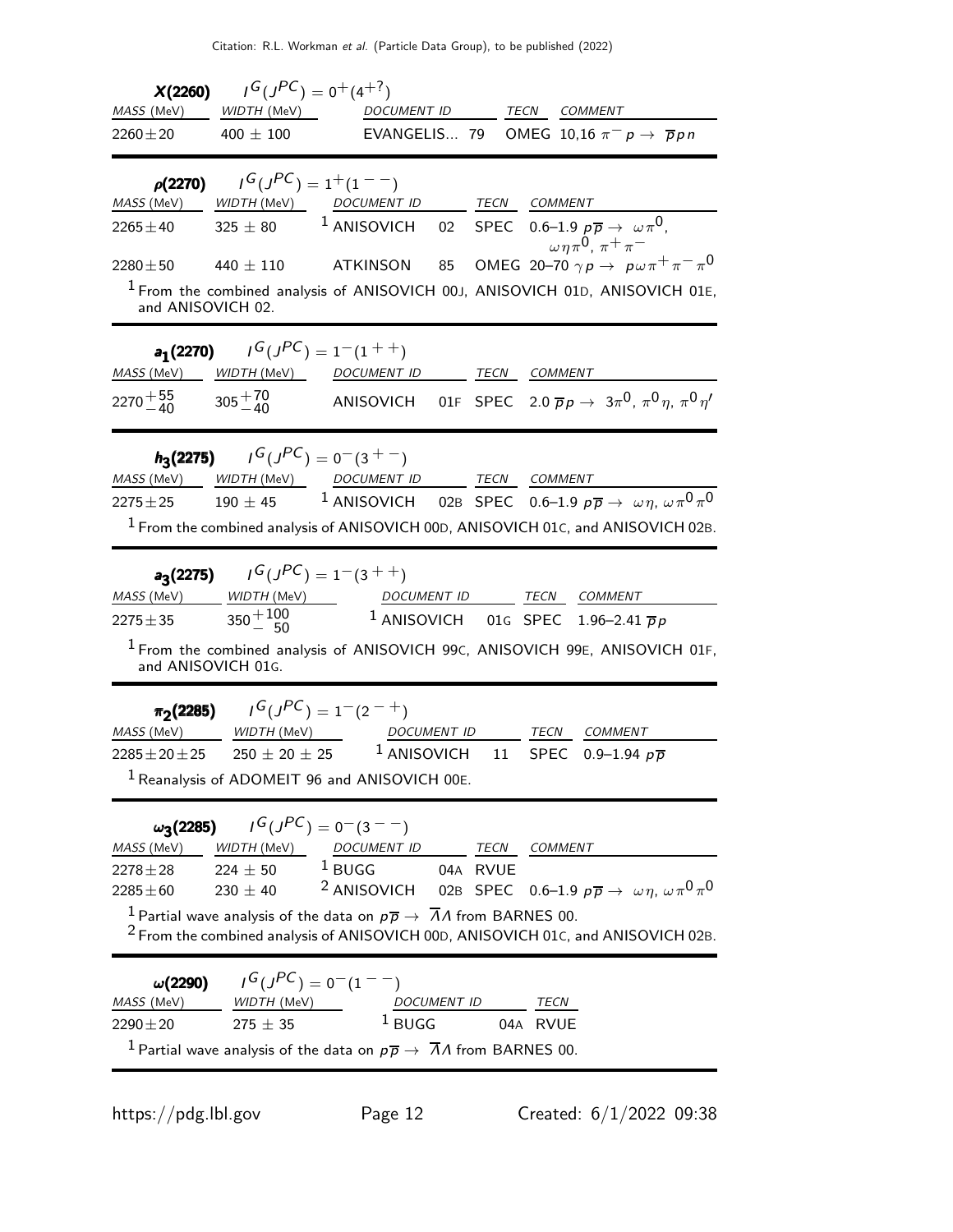|                                    | <b>f<sub>2</sub>(2295)</b> $I^G(J^{PC}) = 0^+(2^{++})$    |                                                                                                                                                     |
|------------------------------------|-----------------------------------------------------------|-----------------------------------------------------------------------------------------------------------------------------------------------------|
| MASS (MeV)                         |                                                           | WIDTH (MeV) DOCUMENT ID TECN COMMENT                                                                                                                |
| $2293 \pm 13$                      | $216 \pm 37$                                              | <sup>1</sup> ANISOVICH 00J SPEC 1.92-2.41 $p\overline{p}$                                                                                           |
|                                    |                                                           | <sup>1</sup> From the combined analysis of ANISOVICH 99C, ANISOVICH 99F, ANISOVICH 99J,<br>ANISOVICH 99K, and ANISOVICH 00B. See also ANISOVICH 12. |
|                                    | <b>f<sub>3</sub>(2300)</b> $I^G(J^{PC}) = 0^+(3^{++})$    |                                                                                                                                                     |
|                                    |                                                           | $\frac{MASS (MeV)}{2334 \pm 25}$ $\frac{WDTH (MeV)}{200 \pm 20}$ $\frac{DCUMENT ID}{BUGG}$ $\frac{TECN}{04A}$ RVUE                                  |
|                                    |                                                           |                                                                                                                                                     |
|                                    |                                                           | <sup>1</sup> Partial wave analysis of the data on $p\overline{p} \rightarrow \overline{\Lambda} \Lambda$ from BARNES 00.                            |
|                                    | $f_1(2310)$ $I^G(J^{PC}) = 0^+(1^{++})$                   |                                                                                                                                                     |
| MASS (MeV)                         | $WIDTH$ $(MeV)$                                           | DOCUMENT ID TECN                                                                                                                                    |
| 2310 $\pm$ 60                      | $255 \pm 70$                                              | ANISOVICH<br>00J SPEC                                                                                                                               |
|                                    | $\eta$ (2320) $I^G(J^{PC}) = 0^+(0^-+)$                   |                                                                                                                                                     |
| <i>MASS</i> (MeV)                  |                                                           |                                                                                                                                                     |
| $2320 \pm 15$                      |                                                           | $230 \pm 35$ <sup>1</sup> ANISOVICH 00M SPEC                                                                                                        |
| from ANISOVICH 00J.                |                                                           | <sup>1</sup> From the combined analysis of $\overline{p}p\to\eta\eta\eta$ from ANISOVICH 00M and $\overline{p}p\to\eta\pi^0\pi^0$                   |
| $\eta_{\rm A}(2330)$<br>MASS (MeV) | $J^G(J^{PC}) = 0^+(4^{-+})$<br><i>WIDTH (</i> MeV)        |                                                                                                                                                     |
| $2328 \pm 38$                      | $240 \pm 90$                                              | DOCUMENT ID TECN COMMENT<br>ANISOVICH 00J SPEC 2.0 $p\overline{p} \rightarrow \eta \pi^0 \pi^0$                                                     |
| $\omega(2330)$                     | $\overline{G(J^{PC})} = 0^{-}(1^{--})$                    |                                                                                                                                                     |
| <i>MASS</i> (MeV)                  |                                                           | WIDTH (MeV) DOCUMENT ID TECN COMMENT                                                                                                                |
| $2330 \pm 30$ 435 $\pm 75$         |                                                           | 88 OMEG 25-50 $\gamma p \rightarrow \rho^{\pm} \rho^0 \pi^{\mp}$<br>ATKINSON                                                                        |
|                                    | <b>X(2340)</b> $I^G(J^{PC}) = ?^7(?)^7$                   |                                                                                                                                                     |
|                                    |                                                           | MASS (MeV) WIDTH (MeV) EVTS DOCUMENT ID TECN COMMENT                                                                                                |
|                                    |                                                           | 2340 $\pm$ 20 180 $\pm$ 60 126 $^1$ BALTAY 75 HBC 15 $\pi^+$ p $\to$ p5 $\pi$                                                                       |
|                                    | which contain $\rho^+ \rho^0 \pi^0$ and $2\rho^+ \pi^-$ . | <sup>1</sup> Dominant decay into $\rho^0 \rho^0 \pi^+$ . BALTAY 78 finds confirmation in 2 $\pi^+ \pi^-$ 2 $\pi^0$ events                           |
| $\pi(2360)$                        | $I^G(J^{PC}) = 1^-(0^{-+})$                               |                                                                                                                                                     |
| MASS (MeV)                         | <i>WIDTH</i> (MeV)                                        | DOCUMENT ID TECN COMMENT                                                                                                                            |
| $2360 \pm 25$                      | $300 + {100 \over 50}$                                    | ANISOVICH 01F SPEC 2.0 $\overline{p}p \rightarrow 3\pi^0$ , $\pi^0 \eta$ , $\pi^0 \eta'$                                                            |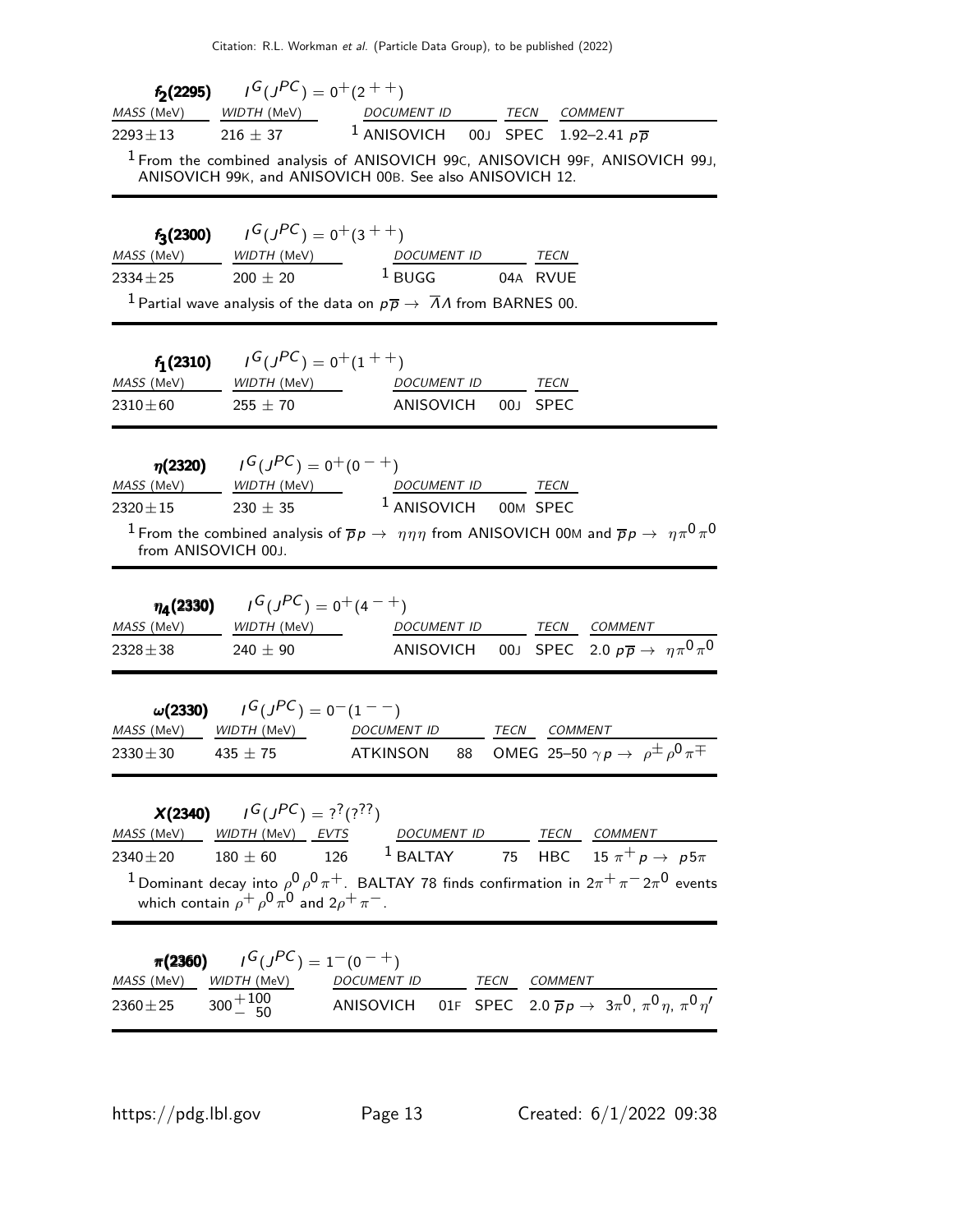| $2360 \pm 10$ 430 $\pm$ 30                           | <b>X(2360)</b> $I^G(J^{PC}) = ?^2(4^{+7})$                                                       | ROZANSKA 80 SPRK 18 $\pi^-$ p $\rightarrow$ p $\overline{p}$ n                                                                                                                                                                                                                                                                                                                         |
|------------------------------------------------------|--------------------------------------------------------------------------------------------------|----------------------------------------------------------------------------------------------------------------------------------------------------------------------------------------------------------------------------------------------------------------------------------------------------------------------------------------------------------------------------------------|
| $2440\pm10$                                          | <b>X(2440)</b> $I^G(J^{PC}) = ?^7(5^{-7})$<br>MASS (MeV) _______ WIDTH (MeV) _____<br>$310\pm20$ | DOCUMENT ID TECN COMMENT<br>ROZANSKA<br>SPRK $18 \pi^- p \rightarrow p \overline{p} n$<br>80                                                                                                                                                                                                                                                                                           |
| $2450 \pm 130$ 400 $\pm$ 250                         | <b>a<sub>6</sub>(2450)</b> $I^G(J^{PC}) = 1^-(6^{++})$                                           | MASS (MeV) WIDTH (MeV) DOCUMENT ID TECN COMMENT<br>CLELAND 82B SPEC 50 $\pi p \to K_S^0 K^{\pm} p$                                                                                                                                                                                                                                                                                     |
| MASS (MeV) WIDTH (MeV)                               | <b>X(2540)</b> $I^G(J^{PC}) = 0^+(0^{++})$                                                       | DOCUMENT ID TECN COMMENT<br>$2539 \pm 14 \frac{+38}{-14}$ $274 \frac{+77+126}{-61-163}$ UEHARA 13 BELL $\gamma \gamma \to K_S^0 K_S^0$                                                                                                                                                                                                                                                 |
| VALUE (eV)<br>$40 + 9 + 17$<br>$-7 - 40$             | $\Gamma(\gamma\gamma) \times B(K\overline{K})$                                                   | DOCUMENT ID TECN COMMENT<br>UEHARA 13 BELL $\gamma \gamma \rightarrow K_S^0 K_S^0$                                                                                                                                                                                                                                                                                                     |
| 2635.2 $\pm$ 3.3<br>$2631.6 \pm 2.1$<br><i>VALUE</i> | <b>X(2632)</b> $I^G(J^{PC}) = ?^7(?)^7$<br>MASS (MeV) WIDTH (MeV)<br>< 17                        | DOCUMENT ID TECN COMMENT<br><sup>1</sup> EVDOKIMOV 04 SELX $X(2632) \rightarrow D_c^+ \eta$<br><sup>2</sup> EVDOKIMOV 04 SELX $X(2632) \rightarrow D^{\vec{0}} K^+$<br><sup>1</sup> From a mass difference to $D_s^+$ of 666.9 $\pm$ 3.3 MeV.<br>$^2$ From a mass difference to $D^0$ of 767.0 $\pm$ 2.0 MeV.<br>$B(X(2632) \to D^0 K^+)/B(X(2632) \to D_s^+\eta)$<br>DOCUMENT ID TECN |
| $0.14 \pm 0.06$<br>MASS (MeV)<br>$2676 \pm 27$       | <b>X(2680)</b> $I^G(J^{PC}) = ?^7(?)^7$<br>WIDTH (MeV)<br>150                                    | <sup>1</sup> EVDOKIMOV 04 SELX<br>$1$ Possible interpretation of this decay pattern is discussed by YASUI 07.<br>TECN<br><b>DOCUMENT ID</b><br>COMMENT<br>HBC 11.2 $\pi^- p \to p^- \pi^+ \pi^- p$<br>CASO<br>70                                                                                                                                                                       |
| MASS (MeV)<br>$2710\!\pm\!20$                        | <b>X(2710)</b> $I^G(J^{PC}) = ?^7(6^{+7})$<br><u>WIDTH (MeV)</u><br>$170\pm40$                   | TECN COMMENT<br>DOCUMENT ID<br>ROZANSKA<br>SPRK $18 \pi^- p \rightarrow p \overline{p} n$<br>80                                                                                                                                                                                                                                                                                        |

https://pdg.lbl.gov Page 14 Created: 6/1/2022 09:38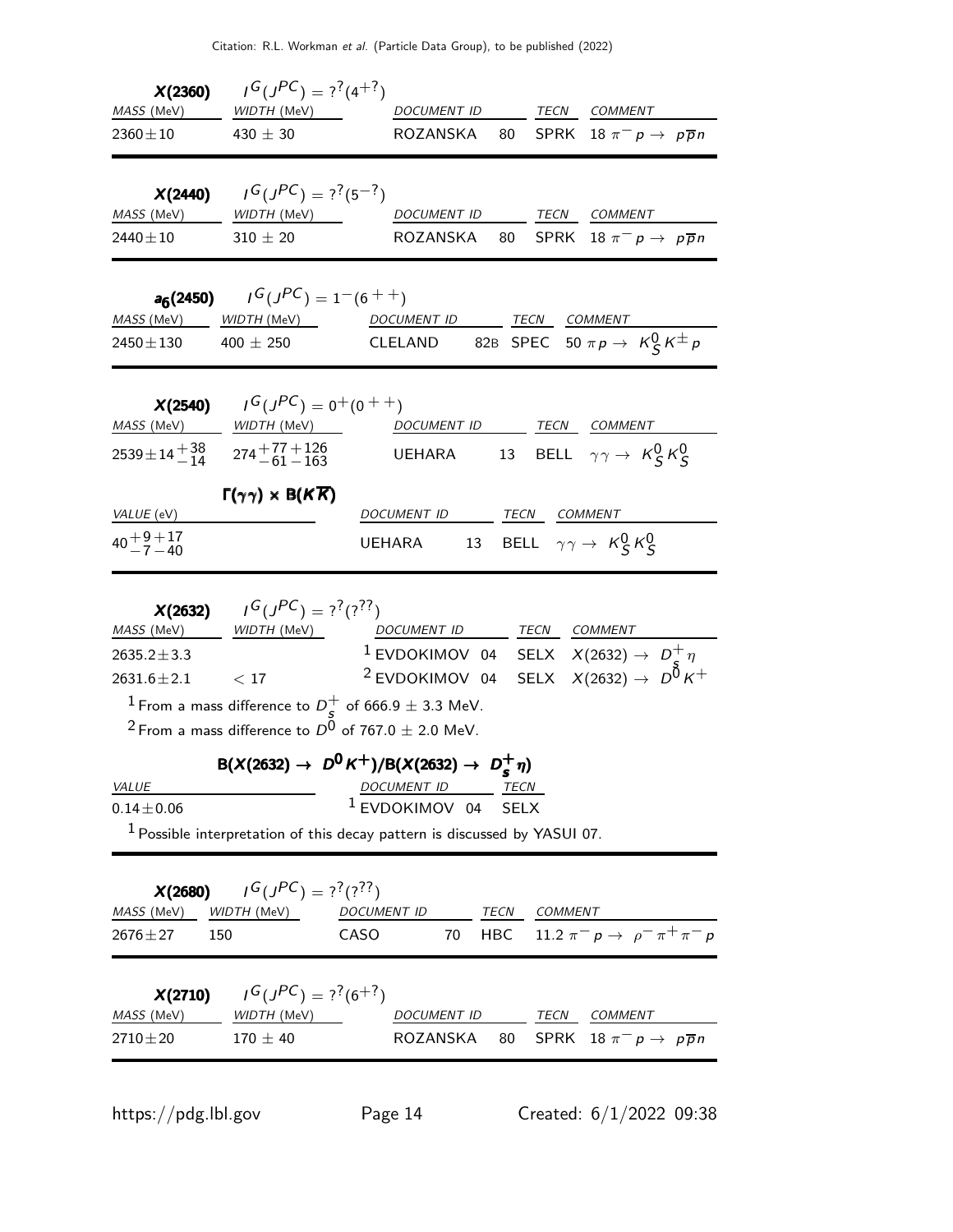| <i>MASS</i> (MeV)<br>$2747 \pm 32$ 195 $\pm 75$       | <b>X(2750)</b> $I^G(J^{PC}) = ?^7(7^{-7})$<br>WIDTH (MeV)                                         | DOCUMENT ID<br><b>DENNEY</b>                                    | 83 |                  | TECN COMMENT<br>LASS 10 $\pi^{+} p \to K^{+} K^{-} \pi^{+} p$                                                                        |
|-------------------------------------------------------|---------------------------------------------------------------------------------------------------|-----------------------------------------------------------------|----|------------------|--------------------------------------------------------------------------------------------------------------------------------------|
| <u>MASS (MeV)</u><br>$3100 \pm 100$                   | $f_6(3100)$ $I^G(J^{PC}) = 0^+(6^{++})$<br><i>WIDTH</i> (MeV) _____<br>$700 \pm 130$              | <b>BINON</b>                                                    |    | 05               | DOCUMENT ID TECN COMMENT<br>GAMS 33 $\pi^- p \rightarrow \eta \eta n$                                                                |
| X(3250)<br>MASS (MeV)                                 |                                                                                                   | $I^G(J^{PC}) = ?^?(?^?')$ 3-Body Decays                         |    |                  | WIDTH (MeV) MOCUMENT ID TECN COMMENT                                                                                                 |
| $3250 \pm 8 \pm 20$<br>$3265 \pm 7 \pm 20$<br>X(3250) | $45 \pm 18$<br>40 $\pm$ 18                                                                        | ALEEV 93<br>ALEEV 93<br>$I^G(J^{PC}) = ?^?(?^?')$ 4-Body Decays |    |                  | BIS2 $X(3250) \rightarrow \Lambda \overline{p} K^+$<br>BIS2 $X(3250) \rightarrow \overline{A}pK^{-}$                                 |
| <i>MASS</i> (MeV)                                     |                                                                                                   | WIDTH (MeV) DOCUMENT ID TECN COMMENT                            |    |                  |                                                                                                                                      |
| $3245 \pm 8 \pm 20$                                   | $25 \pm 11$                                                                                       |                                                                 |    |                  | ALEEV 93 BIS2 $X(3250) \rightarrow A\overline{p}K^{+}\pi^{\pm}$                                                                      |
| $3250 \pm 9 \pm 20$                                   | $50 \pm 20$                                                                                       | ALEEV 93                                                        |    |                  | BIS2 $X(3250) \rightarrow \overline{A}pK^{-}\pi^{\mp}$                                                                               |
| $3270 \pm 8 \pm 20$                                   | $25\,\pm\,11$                                                                                     | ALEEV                                                           | 93 | BIS <sub>2</sub> | $X(3250) \rightarrow K_S^0 p \overline{p} K^{\pm}$                                                                                   |
|                                                       | <b>X(3350)</b> $I^G(J^{PC}) = ?^?(?^?')$                                                          |                                                                 |    |                  | MASS (MeV) WIDTH (MeV) EVTS DOCUMENT ID TECN COMMENT                                                                                 |
|                                                       |                                                                                                   |                                                                 |    |                  | 3350 $^{+10}_{-20}$ ±20 70 $^{+40}_{-30}$ ± 40 50 ± 10 $^{-1}$ GABYSHEV 06A BELL $B^{-} \to \Lambda_c^{+} \overline{p} \pi^{-}$      |
| in AUBERT 10H.                                        |                                                                                                   |                                                                 |    |                  | <sup>1</sup> A similar enhancement in the $\Lambda_{\mathcal{L}}^+ \overline{p}$ final state is also reported by BABAR collaboration |
|                                                       | $Z_{cs}(4000)^+$ $I(J^P) = 1/2(1^+)$                                                              |                                                                 |    |                  | DOCUMENT ID TECN COMMENT                                                                                                             |
|                                                       |                                                                                                   |                                                                 |    |                  | 4003 ± 6 $\frac{1}{-14}$ 131 ± 15 ± 26 1,2 AAIJ 21E LHCB $B^+ \rightarrow J/\psi \phi K^+$                                           |
|                                                       | 3982.5 $\frac{1}{2}$ 6 ± 2.1 12.8 $\frac{1}{4}$ 4 ± 3.0 2,3 ABLIKIM 21G BES3 $e^+e^- \rightarrow$ |                                                                 |    |                  | $K^+(D^-_c D^{*0} +$<br>$D_{s}^{*-} D^{0}$                                                                                           |

<sup>1</sup> From an amplitude analysis of the decay  $B^+ \to J/\psi \phi K^+$  with a significance of 15  $\sigma$ . <sup>2</sup> Properties incompatible with a  $q\overline{q}$  structure (exotic state). See the review on "Heavy Non- $q\overline{q}$  Mesons."

 $^3$  Pole mass, width for a mass-,width-dependent Breit-Wigner fit to the mass, width spectrum recoiling against  $\mathcal{K}^+$  at center of mass energies between 4.628 and 4.698 GeV, with a significance of 5.3  $\sigma.$ 

|                                                        | $Z_{cs}(4220)^+$ $I(J^P) = 1/2(1^+)$ |             |      |                                                                                                                                                                                                                                        |
|--------------------------------------------------------|--------------------------------------|-------------|------|----------------------------------------------------------------------------------------------------------------------------------------------------------------------------------------------------------------------------------------|
| <i>MASS</i> (MeV)                                      | <i>WIDTH (M</i> eV)                  | DOCUMENT ID | TECN | <b>COMMENT</b>                                                                                                                                                                                                                         |
| $4216 \pm 24 + 43 \over 30$ $233 \pm 52 + 97 \over 73$ |                                      | $1,2$ AAIJ  |      | 21E LHCB $B^+ \rightarrow J/\psi \phi K^+$                                                                                                                                                                                             |
| Non- $q\overline{q}$ Mesons."                          |                                      |             |      | <sup>1</sup> From an amplitude analysis of the decay $B^+ \to J/\psi \phi K^+$ with a significance of 5.9 $\sigma$ .<br><sup>2</sup> Properties incompatible with a $q\overline{q}$ structure (exotic state). See the review on "Heavy |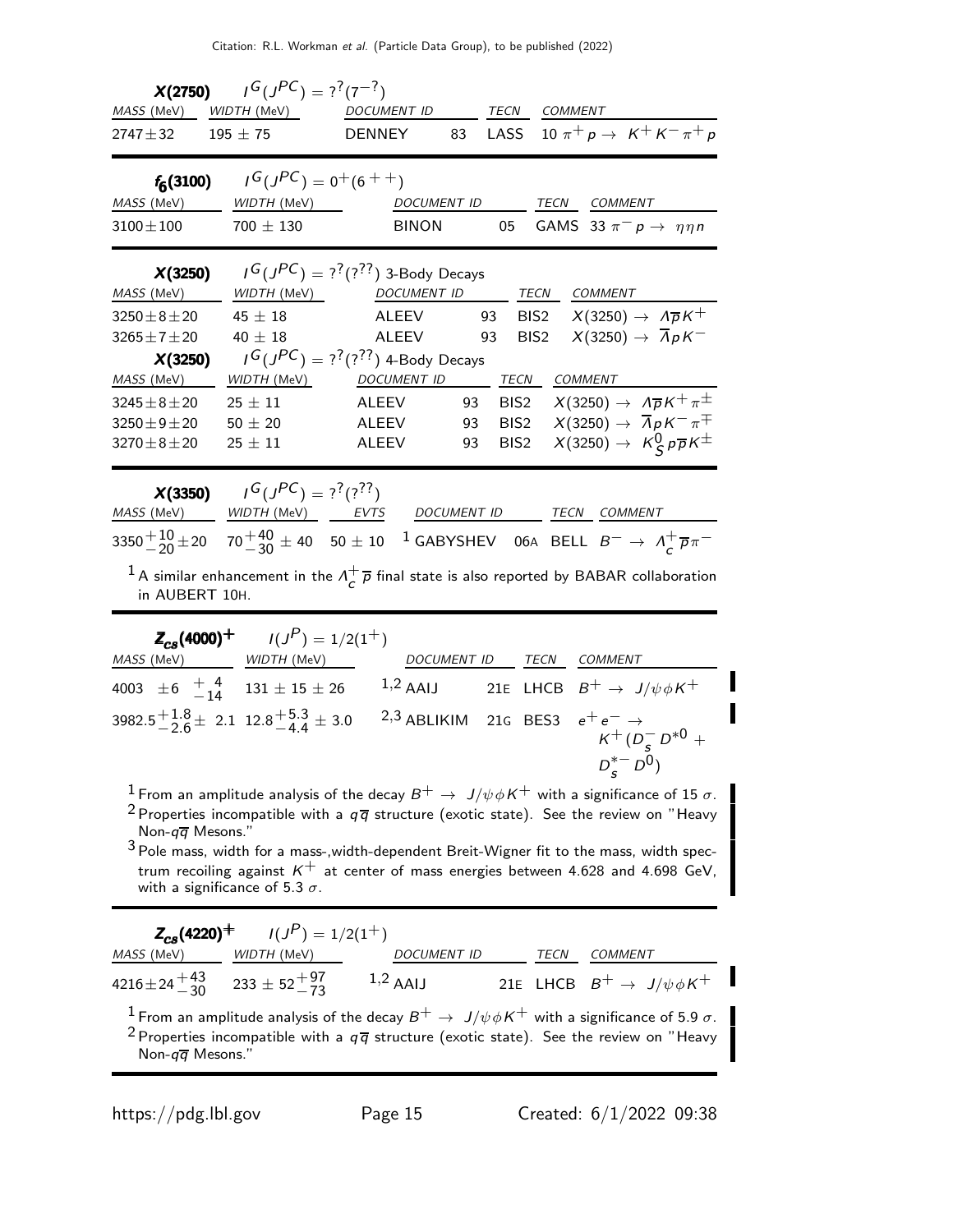| X(6900)          |                     |                                                                                                                                                                                                                     |             |                                                                                             |
|------------------|---------------------|---------------------------------------------------------------------------------------------------------------------------------------------------------------------------------------------------------------------|-------------|---------------------------------------------------------------------------------------------|
| MASS (MeV)       | WIDTH (MeV)         | <b>DOCUMENT ID</b>                                                                                                                                                                                                  | <i>TECN</i> | COMMENT                                                                                     |
| $6886 + 11 + 11$ | $168 \pm 33 \pm 69$ | $1$ AAIJ                                                                                                                                                                                                            |             | 20AY LHCB $pp \rightarrow J/\psi J/\psi X$                                                  |
|                  |                     | tering. Without interference, the mass and width are $6905 \pm 11 \pm 7$ and $80 \pm 19 \pm 33$ MeV.<br>State incompatible with a $q\overline{q}$ structure. See the review on "Heavy Non- $q\overline{q}$ Mesons." |             | $1$ Assuming the interference of a Breit-Wigner shape with non-resonant single-parton scat- |

## REFERENCES for Further States

| AAIJ             | 21E    | PRL 127 082001                                | R. Aaij <i>et al.</i>                 | (LHCb Collab.)       |
|------------------|--------|-----------------------------------------------|---------------------------------------|----------------------|
| ABLIKIM          | 21G    | PRL 126 102001                                | M. Ablikim et al.                     | (BESIII Collab.)     |
| LEES             | 21A    | PR D104 072002                                | J.P. Lees et al.                      | (BABAR Collab.)      |
| AAIJ             |        | 20AY SCIB 65 1983                             | R. Aaij et al.                        | (LHCb Collab.)       |
| ABLIKIM          | 16N    | PR D93 112011                                 | M. Ablikim                            | (BESIII Collab.)     |
| UEHARA           | 13     | PTEP 2013 123C01                              | S. Uehara <i>et al.</i>               | (BELLE Collab.)      |
| ANISOVICH        | 12     | PR D85 014001                                 | A.V. Anisovich et al.                 |                      |
| ANASHIN          | 11     | PL B703 543                                   | V.V. Anashin et al.                   | (KEDR Collab.)       |
| ANISOVICH        | 11     | EPJ C71 1511                                  | A.V. Anisovich et al.                 | (LOQM, RAL, PNPI)    |
| CHEN             | 11F    | PR D84 071501                                 | P. Chen et al.                        | (BELLE Collab.)      |
| AUBERT           | 10H    | PR D82 031102                                 | B. Aubert et al.                      | (BABAR Collab.)      |
| ABRAAMYAN        | 09     | PR C80 034001                                 | Kh.U. Abraamyan et al.                |                      |
| VLADIMIRSK 08    |        | PAN 71 2129                                   | V.V. Vladimirsky et al.               | (ITEP)               |
|                  |        | Translated from YAF 71 2166.                  |                                       |                      |
| VLADIMIRSK 07    |        | PAN 70 1706                                   | V. Vladimirsky et al.                 |                      |
|                  | 07     | Translated from YAF 70 1751.<br>PR D76 034009 |                                       |                      |
| YASUI<br>ABLIKIM | 06S    | PRL 97 142002                                 | S. Yasui, M. Oka<br>M. Ablikim et al. | (BES Collab.)        |
| GABYSHEV         | 06A    |                                               |                                       |                      |
|                  |        | PRL 97 242001                                 | N. Gabyshev et al.                    | (BELLE Collab.)      |
| SCHEGELSKY       | 06     | EPJ A27 199                                   | V.A. Schegelsky et al.                |                      |
| SCHEGELSKY       | 06A    | EPJ A27 207                                   | V.A. Schegelsky et al.                |                      |
| UMAN             | 06     | PR D73 052009                                 | I. Uman et al.                        | (FNAL E835)          |
| VLADIMIRSK 06    |        | PAN 69 493                                    | V.V. Vladimirsky et al.               | (ITEP, Moscow)       |
| <b>BINON</b>     | 05     | Translated from YAF 69 515.<br>PAN 68 960     |                                       |                      |
|                  |        | Translated from YAF 68 998.                   | F. Binon et al.                       |                      |
| <b>GRIGOR'EV</b> | 05     | PAN 68 1271                                   | V.K. Grigor'ev et al.                 | (ITEP)               |
|                  |        | Translated from YAF 68 1324.                  |                                       |                      |
| LU               | 05     | PRL 94 032002                                 | M. Lu et al.                          | (BNL E852 Collab.)   |
| ABLIKIM          | 04 J   | PRL 93 112002                                 | M. Ablikim et al.                     | (BES Collab.)        |
| BUGG             | 04     | PL B595 556 (errat.)                          | D.V. Bugg                             |                      |
| BUGG             | 04A    | EPJ C36 161                                   | D.V. Bugg                             |                      |
| BUGG             | 04C    | PRPL 397 257                                  | D.V. Bugg                             |                      |
| EVDOKIMOV        | 04     | PRL 93 242001                                 | A.V. Evdokimov et al.                 | (SELEX Collab.)      |
| KUHN             | 04     | PL B595 109                                   | J. Kuhn et al.                        | (BNL E852 Collab.)   |
| ANISOVICH        | 03     | EPJ A16 229                                   | V.V. Anisovich et al.                 |                      |
| VLADIMIRSK 03    |        | PAN 66 700                                    | V.V. Vladimirsky et al.               |                      |
|                  |        | Translated from YAF 66 729.                   |                                       |                      |
| ANISOVICH        | 02     | PL B542 8                                     | A.V. Anisovich et al.                 |                      |
| ANISOVICH        | 02B    | PL B542 19                                    | A.V. Anisovich et al.                 |                      |
| CHUNG            | 02     | PR D65 072001                                 | S.U. Chung et al.                     | (BNL E852 Collab.)   |
| ANISOVICH        | 01C    | PL B507 23                                    | A.V. Anisovich et al.                 |                      |
| ANISOVICH        | 01D    | PL B508 6                                     | A.V. Anisovich et al.                 |                      |
| ANISOVICH        | 01E    | PL B513 281                                   | A.V. Anisovich et al.                 |                      |
| ANISOVICH        | 01F    | PL B517 261                                   | A.V. Anisovich et al.                 |                      |
| ANISOVICH        | 01 G   | PL B517 273                                   | A.V. Anisovich et al.                 |                      |
| ANISOVICH        | 00B    | NP A662 319                                   | A.V. Anisovich et al.                 |                      |
| ANISOVICH        | 00D    | PL B476 15                                    | A.V. Anisovich et al.                 |                      |
| ANISOVICH        | 00E    | PL B477 19                                    | A.V. Anisovich et al.                 |                      |
| ANISOVICH        | 001    | PL B491 40                                    | A.V. Anisovich et al.                 |                      |
| ANISOVICH        | 00J    | PL B491 47                                    | A.V. Anisovich et al.                 | $(RAL, LOGM, PNPI+)$ |
| ANISOVICH        | 00M    | PL B496 145                                   | A.V. Anisovich et al.                 |                      |
| <b>BARNES</b>    | $00\,$ | PR C62 055203                                 | P.D. Barnes et al.                    |                      |
| <b>FILIPPI</b>   | 00     | PL B495 284                                   | A. Filippi et al.                     | (OBELIX Experiment)  |
| VLADIMIRSKII 00  |        | JETPL 72 486                                  | V.V. Vladimirskij et al.              |                      |
|                  |        | Translated from ZETFP 72 698.                 |                                       |                      |